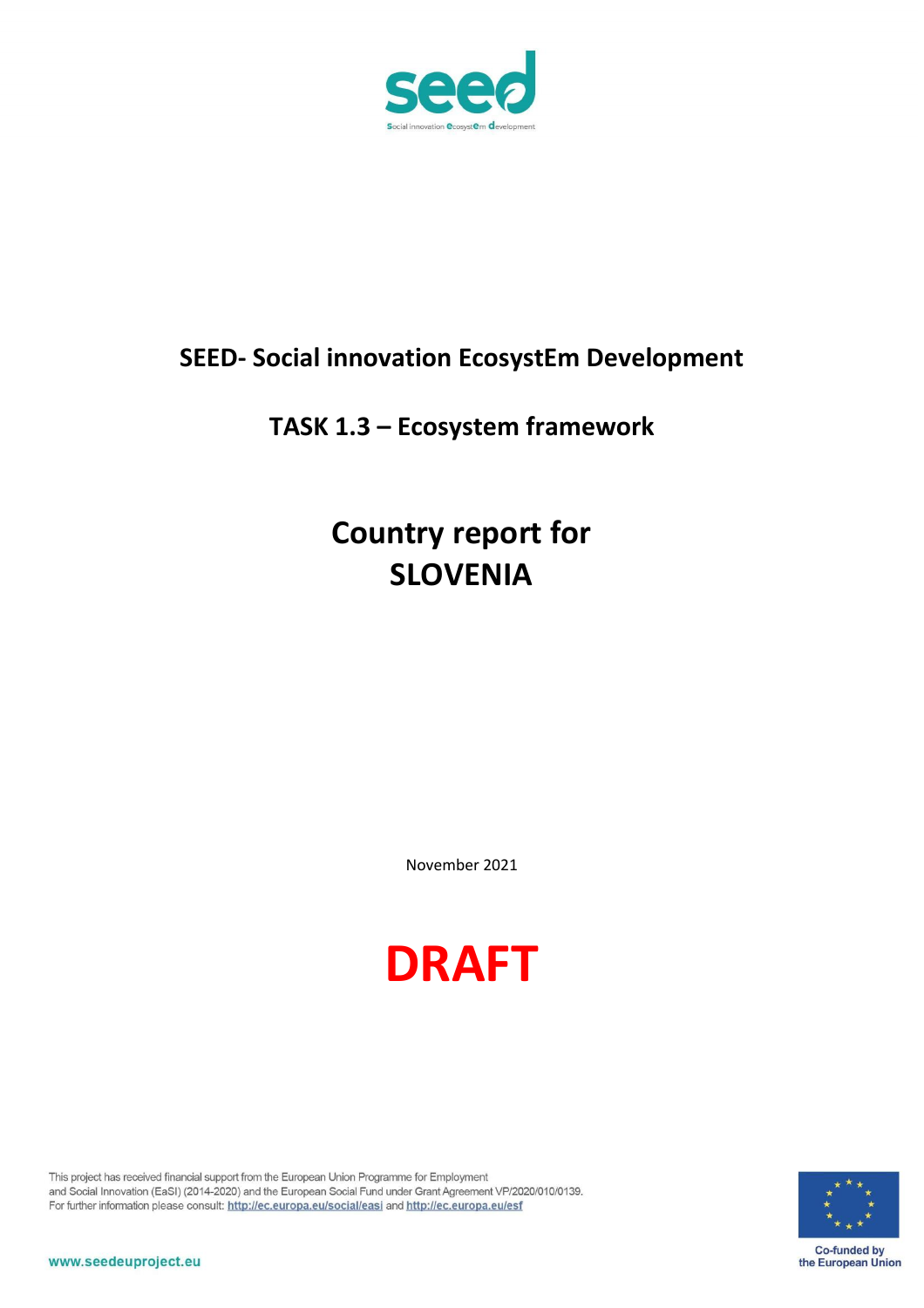

# **CONTENT**

# *EXECUTIVE SUMMARY*

- Chapter 1. State of Social Innovation
- Chapter 2. Thematic areas of Social Innovation
- Chapter 3. Stakeholders of Social Innovation
- Chapter 4. Drivers and barriers for Social Innovations
- Conclusions. Towards ecosystems of social innovation

*REFERENCES*

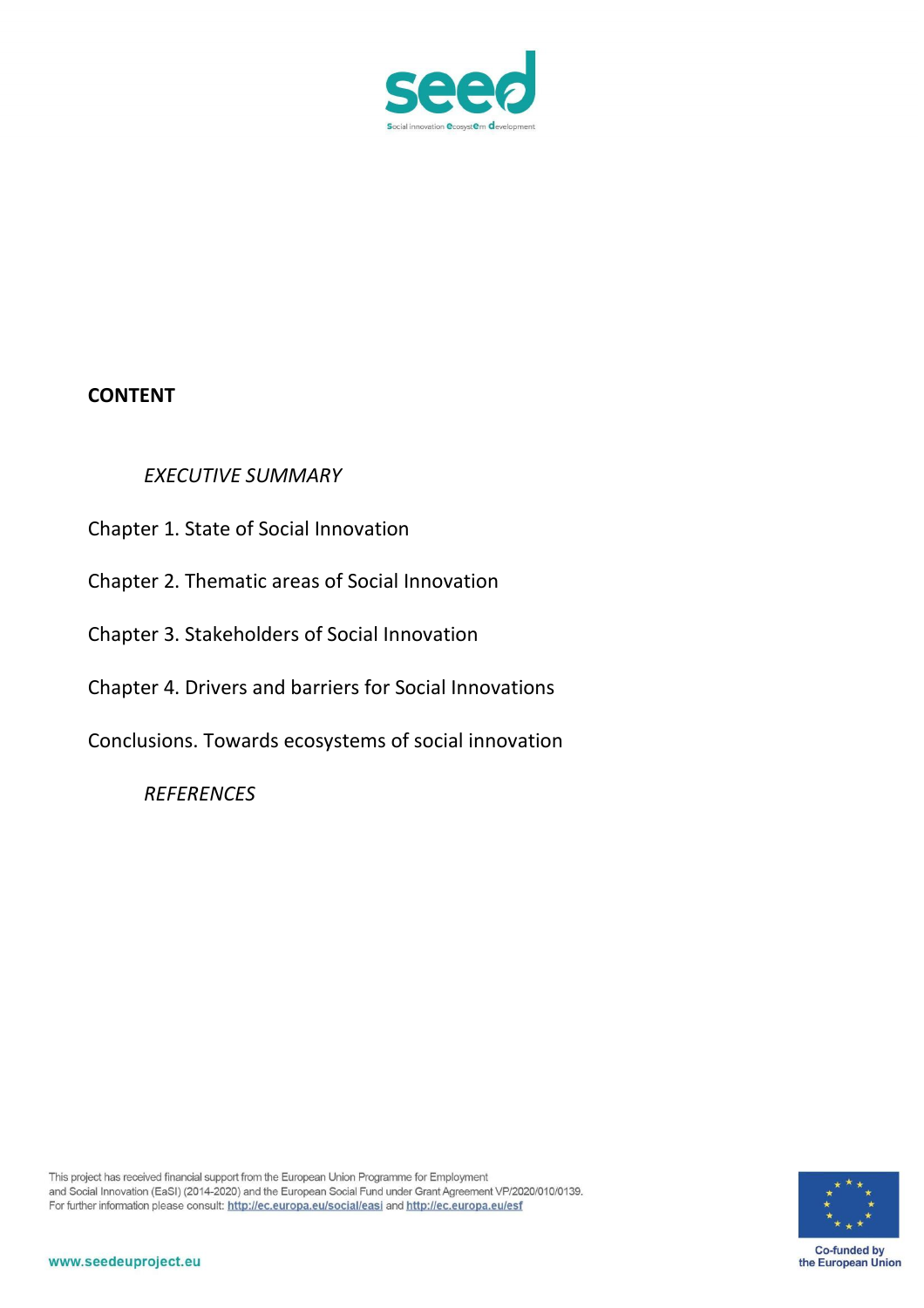

# **EXECUTIVE SUMMARY**

This report follows Task 1.1 and Task 1.2. which concerned the top-down and bottom-up collection of Social Innovation projects in Sloveni. The bottom-up data collection was conducted by Center Noordung and the work was led by Paolo Landoni. The top-down data collection was conducted by Ministry of economic development and technology and the work was led by Patrizia Saroglia.

This document is a work in progress. It represents an initial overview of the existing projects of social innovation in Slovenia. Many projects have not been mapped from different reasons – in Slovenia entrepreneurship ecosystem is very developed, but the social entrepreneurship ecosystem less so. Also the term social innovation is not very widely known, so even if some entreprenerus are creating social value and sistemic change, they do not see themseves as social innovatiors and we might not have heared of them. So in reality, this is work in progress.

This report is organized as follows: In chapter 1 we describe the state of Social Innovation in Slovenia, giving an introductory picture on the use of the term, the actors involved and the activities and information gathered in ASIS project.

Chapter 2 focuses on the thematic areas of Social Innovation: 1) Circular economy and environment, 2) Digital transformations and smart cities, 3) Health, 4) Education, 5) Cultural heritage and creative industries, 6) Poverty, 7) Migration, 8) Urban regeneration, 9) Welfare and work. For each area, we try to describe the societal and cultural conext, the objectives of innovative projects, their territorial context and the tools used to implement the projects. In some topics we might have not covered all the areas. In addition, each area is completed by one example of Slovenian innovative projects.

In Chapter 3, we describe the ecosystem of stakeholders involved in social innovation in Slovenia. We present the actors of social innovation divided in five main categories: Citizens and social movements; Social economy actors; Private company and incubators/accelerators; Universities and research centres; Public Institutions. As in the case of thematic areas, we describe each type of actors, then we provide one project which showes the role and importance of each type of stakeholder.

In Chapter 4, we discuss the existing drivers and barriers for social innovation in Slovenia and present possible suggestions for future policy implementation.

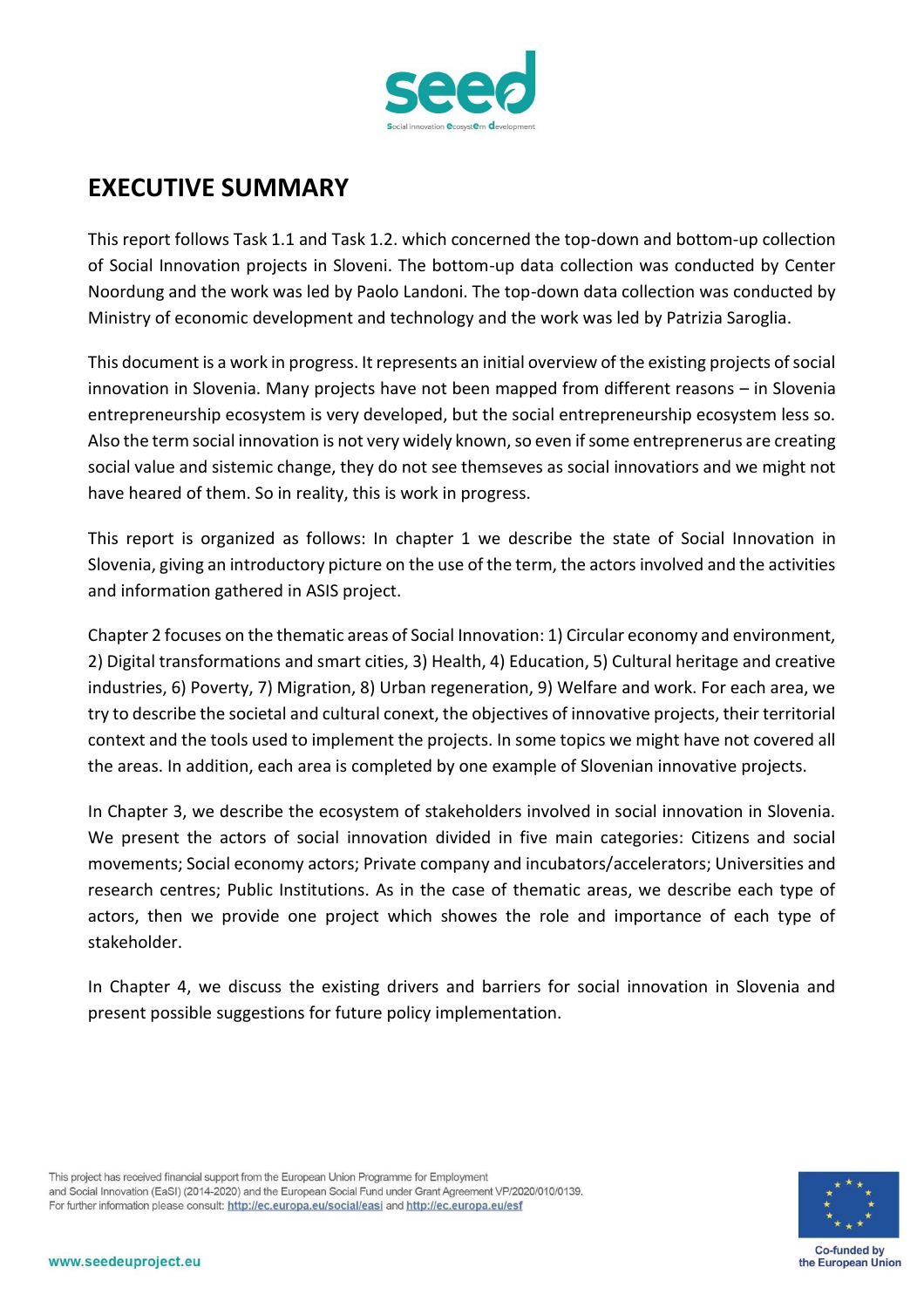

At the end, Chapter 5 summarises the features of the Slovenian ecosystem of social innovations and it concludes by describing the potential future tasks of the national competence centre.

# **Chapter 1. State of Social Innovation**

The concept of social enterprise and social innovation is relatively new to Slovenia. The first study on the topic of social entrepreneurship (only) was conducted in 2004 - presented as a new model of entrepreneurship and social economy that should be introduced to the wider audiences (study was conducted by EIM – Economic Institute Maribor in cooperation with then JAPTI, now SPIRIT Slovenia). The terms were later used in the context of ESF-funded pilot projects launched in 2009 to support the development of social enterprises. Since then, interest and activity in the social enterprise and social innovation 'space' has grown. The impetus for this interest is in part driven by the economic crisis and connected to the disappointment of the masses with capitalism, resulting in the movements advocating new ways of organising (the economy and the system). At the same time, the Government is increasingly interested in using work integration social enterprises (WISE) as a tool for tackling high levels of structural unemployment. Against this backdrop, Slovenia adopted the Act on Social Entrepreneurship in 2011 which among other things, provides a definition of social entrepreneurship and social enterprise (p.40, Social Entrepreneurship: Case of Slovenia, N. Tomaževič, A. Aristovnik, Ljubljana, oktober 2018). The first definition of social innovation has also been introduced in this document and it states: 'social innovations are solutions to societal needs and problems for which the market and the public sector have no answer.'

A number of social innovation projects in Slovenia have been launched in the last decade. The majority of them have come as a result of individual entrepreneurial initiatives within more innovative organisations. The organisation of the first Slovenian Social Innovation Competition in 2012, which saw over 50 social innovation projects participate, was an important step which promoted SI and placed it on the agenda for the first time. The increasing popularity of social innovation can now be noticed by the number of responses submitted to different calls and tenders for funding from public sources (both national and local) where social innovation is often listed as a key selection criterion. There is however no harmonized methodology for evaluating social innovation projects.

Till  $1<sup>st</sup>$  January 2015 the main responsibility for design and implementation of policies, support instruments and measures for social enterprises and infrastructures as well as for the implementation of the Social Entrepreneurship Act lay with the Ministry of Labour, Family, Social Affairs and Equal Opportunities (MLFSAEO). At that time the field of social entrepreneurship was shifted under the patronage of the Ministry of Economic Development and Technology (MEDT). Among other things, the MEDT provides expert support to the Council for Social Entrepreneurship,

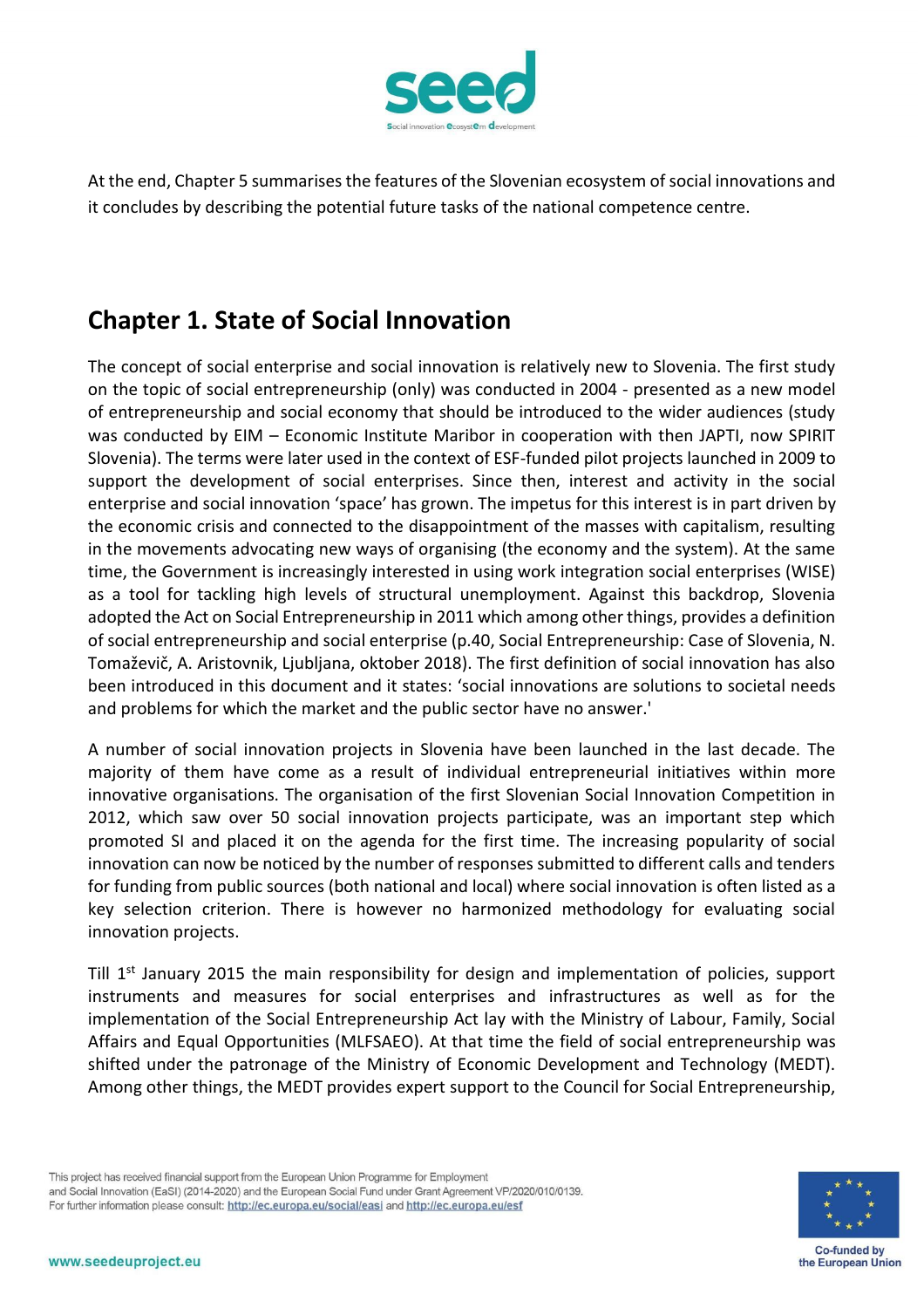

maintains a register of social enterprises and organises events on social enterprises. The focus now lies more with entrepreneurship and less with social innovation and inclusion (p. 51, Social Entrepreneurship: Case of Slovenia, N. Tomaževič, A. Aristovnik, Ljubljana, oktober 2018).

The concept of Social Innovation in Slovenia is very much connected to and understood as solutions that come from bottom-up and deal with societal challenges on one side and as solutions that the government addresses with it's policies to help those in need. We have two very different points of view and understandings of the concept.

Since 2018, we have started more systematically addressing this issue and have jointly communicated the topics of social innovation throughout the social innovation ecosystem with the help of EU funds and instruments. During the ASIS project we have identified more than 30 projects that have been funded by one of the EU instruments dedicated to further development of social innovation in different fields, mostly Interreg, Erasmus+, Horizon and also one project funded by Norway Grant.

Social Innovation is not mentioned in the media as a word. There are certain topics that we consider to be social innovation that are being addressed, like affordable housing, long-term unemployment, precarious work and the like. We do see it being more and more mentioned in the university discourses as well as in certain ministries and municipalities, but we believe this is mostly because of the EU projects these organisations are involved in, and due to the new EU policies being much more inclined to deal and develop social innovation ecosystem in the next financial perspective.

# **The mapping activities: Bottom-Up and Top-Down**

Mapping of social innovation initiatives in Slovenia was done by two different entities. Bottom-up mapping was conducted by Center Noordung that is a public institution under the Ministry of economic development and technology and Municipality of Vitanje. As such it has been involved in an EU project where we have already done a mapping exercise for Slovenia. The methodology was different, so the SEED project WP1 methodology was a good addition to the work already done in the previous project, because the mapping was done in two steps. As mentioned above, Center Noordung was doing the bottom-up and the Ministry of Economic development and technology conducted the Top-down part of the mapping exercise.

Because of the work on ASIS project, we had a general idea of the actors in the filed, but did not have a list of all of the SI initiatives in the country. We first created a questionnaire and included it in the newsletter we sent to our SI mailing list. We were asking the ecosystem actors to share with us the SI initiatives they know and would recommend. At the same time we were doing desk research and were listing the initiatives we knew ourselves. It is a challenge to get the whole country involved in the mapping process. We work on getting to know the actors in the field all the time,

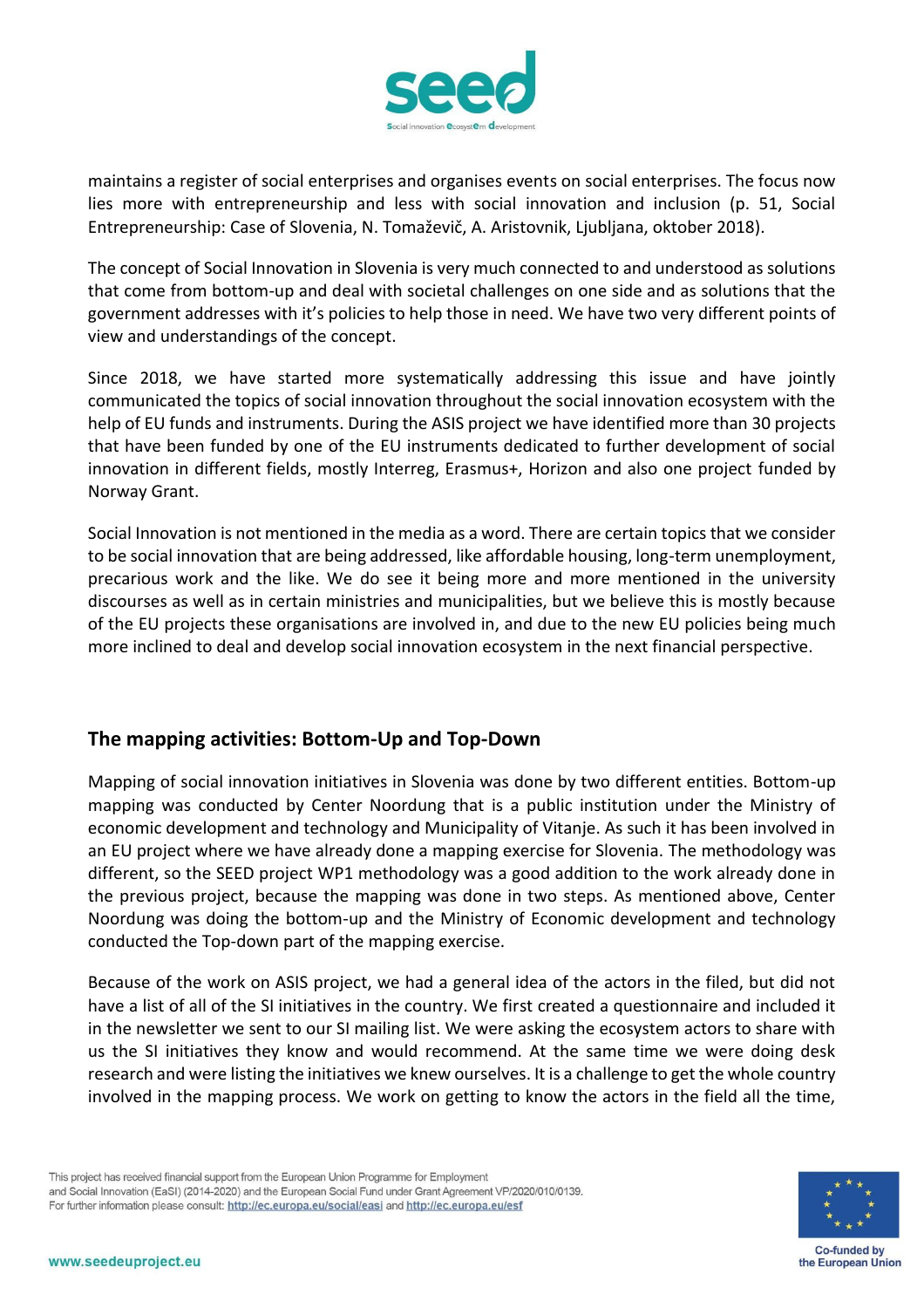

but due to COVID-19 crysis, we have only been involved in online events and conferences, and there is much less networking being done in the virtual space. None the less we managed to get over 30 initiatives from different thematic areas on our bottom-up list.

Top-down mapping was done by the Ministry of Economic development and technology by the methodolology provided by FGB. The data collection process gathered 8 top down projects promoted by 20 stakeholders/project partners.

Data sources used were collected and provided by Intermediate body, Ministry of economic development and technology, within the shared management of the Managing Authority for cohesion policy, Ministry of Labour, Family, Social Affairs and Equal Opportunities, Ministry of Public Administration, Regional Development Agencies (RDAs) and other public and private institutions and foundations, social enterprises implementing projects in public interest. Data sources are either from Slovenian projects, funded by ESF and ERDF, as well as from cross-border Interreg projects with the Slovenian participants (public and private) in the implementation of the projects.

The best practices proposed within this report, do not give an overall and exhaustive view of all valuable interventions implemented and ongoing at national level. They have been, in any case, chosen taking into account their particular and specific relevance to the common criteria set consistently with the purpose of analyzing, what innovation in itself initiatives are producing/have produced within the public and private institutions for public interest.

# **Chapter 2. Thematic areas of Social Innovation**

# **Circular economy and environment**

Green and sustainable are big and important words in Slovenia. Traditionally we consider our country and ourselves to be very in touch with nature and also very in tune with it's needs. In the last few decades, it has become clear that our industry and personal habits have gotten the best of us and our environment has been taking a hit. Quite a few initiatives have developed in nature's defence, coming from civil society.

**Roadmap towards the Circular Economy in Slovenia** The Roadmap was commissioned by the Ministry of the Environment and Spatial Planning of the Republic of Slovenia. It was created as part of the activities of the Office of the Prime Minister of the Republic of Slovenia, the coordinator of

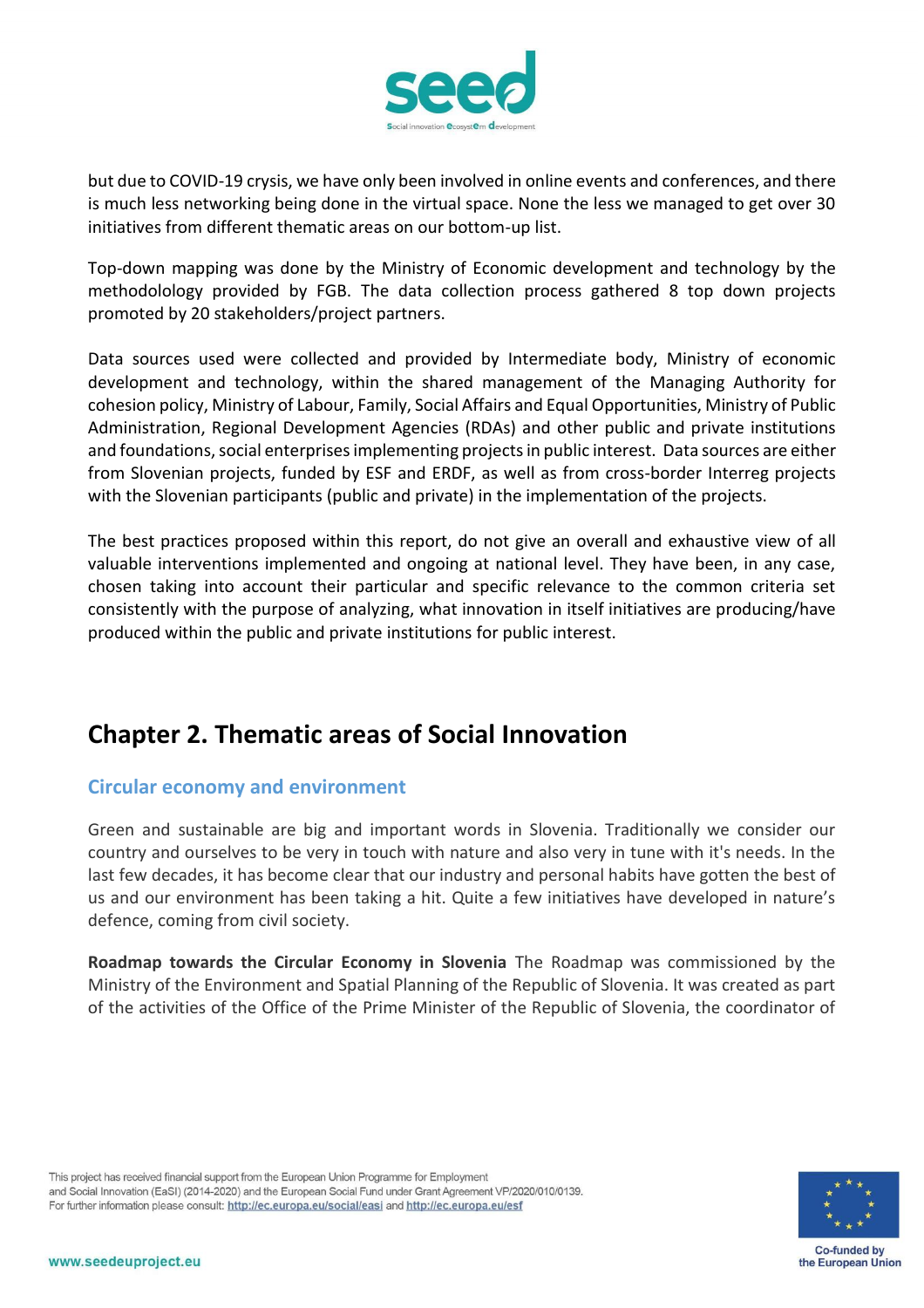

the Partnership for Green Economy of Slovenia, with the goal of implementing the strategic orientation of the Government of the Republic of Slovenia to transition to a circular economy. **<sup>1</sup>**

The central role of the circular economy in climate mitigation has been widely described and its potential for emissions abatement is both substantial and economically attractive. As a cross-cutting topic, circular economy is closely tied to the United Nations' Sustainable Development Goals (SDGs) and included in key national documents and strategies such as the "Vision for Slovenia in 2050", the "Slovenian Development Strategy 2030" and Slovenia's Smart Specialisation Strategy (S4) and will also enter into the country's long-term climate strategy that was adopted in July 2021. A clear goal of Slovenia's climate strategy is to transition to net-zero emissions and become climate neutral by 2050. In an unprecedented systemic effort, the key Slovenian government stakeholders and Ministries are exploring which activities should be directed by the Government and carried out by the stakeholders to develop an action plan to underpin the aforementioned ambitions and help meet the country's climate targets in the long run. Slovenia already has excellent institutions and companies ready to play a key role in taking forward the country's vision to become a circular economy leader. Slovenia's Strategic Research and Innovations Partnerships (SRIPs) and similar networks are clearly a key asset. They provide, alongside close liaison with the Government of Slovenia, a framework for collaboration and co-creation—with common purpose. In a national-wide approach, it is directed towards a multitude of Slovenian stakeholders including local communities and applies a system-based approach to enable a process for decarbonizing Slovenia's socio-economic system through circular economy principles.<sup>2</sup>

In March 2021, Slovenian Statistical Office first published the experimentally calculated circular economy indicators. With them, it wants to show Slovenia's progress in the transition to a circular economy, whose purpose is to reduce the need for raw materials and increase the exploitation of secondary raw materials and waste. $3$ 

The transition to a climate-neutral society will be inclusive, respecting the principles of climate justice. The costs and benefits of the transition will be divided justly, as the implementation of mitigation and adaptation measures will also cover the most vulnerable groups.<sup>4</sup>

*One sample project* **Iskraemeco - Green Penguin**

1



[https://circulareconomy.europa.eu/platform/sites/default/files/roadmap\\_towards\\_the\\_circular\\_e](https://circulareconomy.europa.eu/platform/sites/default/files/roadmap_towards_the_circular_economy_in_slovenia.pdf) [conomy\\_in\\_slovenia.pdf](https://circulareconomy.europa.eu/platform/sites/default/files/roadmap_towards_the_circular_economy_in_slovenia.pdf)

<sup>&</sup>lt;sup>2</sup> [Slovenia adopts Circular, Regenerative Economies Deep Demonstration \(climate-kic.org\)](https://www.climate-kic.org/news/slovenia-adopts-circular-regenerative-economies-deep-demonstration/)

<sup>3</sup> [Experimental statistics: Circular economy indicators, Slovenia, 2016-2019](https://www.stat.si/StatWeb/en/News/Index/9406)

<sup>4</sup> [New step towards Slovenia's climate neutrality | GOV.SI](https://www.gov.si/en/news/2021-07-13-new-step-towards-slovenias-climate-neutrality/)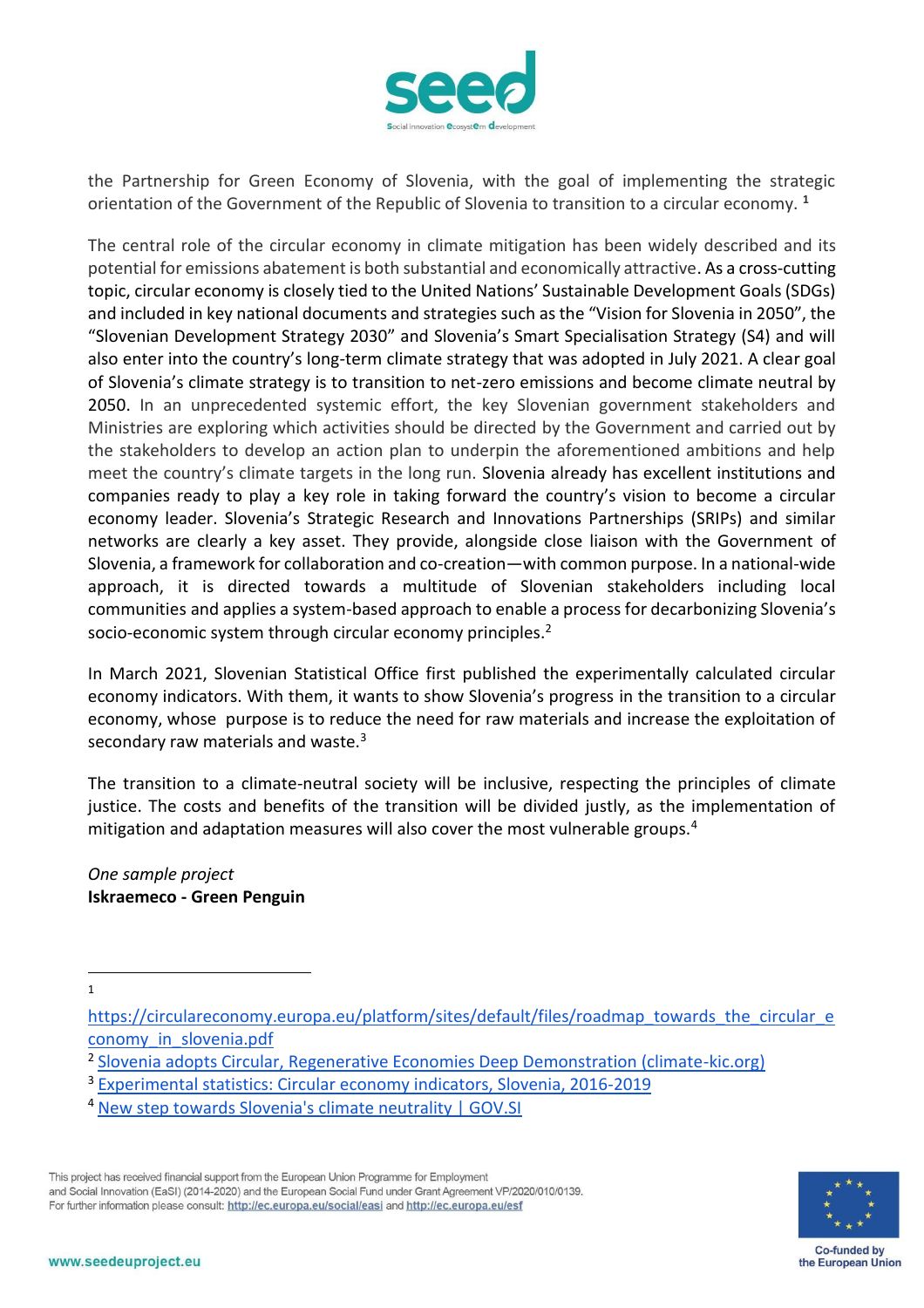

A project where digital technologies meet the demands of nature with the help of children. The Green Penguin combines smart technologies with the green transition to build environmental and digital literacy, starting with younger generations and gradually expanding to all age groups. Using smart digital technologies and gamification to achieve environmental and sustainability literacy among school children and significantly reduce the city's CO2 footprint.

# **Digital transformation and smart cities**

Slovenia is the world number 1 exporter of ICT services per capita. Digital is embedded in our DNK as a result of systematic human development, quality pool of digital talent, developed ICT infrastructure and government commitment to boost the ICT sector as one of the national development priorities. Slovenian ICT companies and digital USER ecosystem are aiming to inspire you to take the digital transformation path with reliable and experienced partners with more than 2 decades of experience in digitalization and E-economy.

In July 2021 Slovenia's National Assembly appointed a digital transformation minister, heading the Digital Transformation Office, a new government body, and coordinating digital transformation activities across the government. The key reason for the appointment of a new minister was the substantial funding that Slovenia would get for digital transformation under the national recovery and resilience plan.

The Digital Innovation Hub (DIH)<sup>5</sup> Slovenia Raises awareness and provides services for the growth of digital competences, exchange of digital experiences and examples of good practice at local, regional and international level; proposes to the government and provides access to data to promote entrepreneurship. DIH Slovenia is a central national point for providing, connecting and supporting business and technological knowledge, technologies, experimental and pilot environments, best practices, methodologies and other activities necessary to enable Slovenian industry to build digital competencies, model innovations and processes; support their digital transformation and raise their competitive advantages based on digitalisation.

Apart from Ljubljana and Maribor, Kranj<sup>6</sup> is paving the way with a pilot project to become a smart city. Under the municipality's guidance, they are enabling [the collection, display and analysis of data](https://www.kranj.si/vzpostavili-pametno-sosesko-mlaka-pri-kranju) from smart meters for electricity, gas and water and smart sensors for air quality and traffic. Because we lack large cities in Slovenia, the future orientation will be towards smaller smart cities, smart regions, smart communities and smart villages.<sup>7</sup>

Smart Villages is a well-known concept in Slovenia, also due to the fact that the concept has been initiated by Slovenian Member of the European Parliament (MEP Franc Bogovič). MEP Franc Bogovič



<sup>5</sup> [What is the Digital Innovation Hub of Slovenia \(DIH Slovenia\)? -](https://dihslovenia.si/en/about-us) Dih en

<sup>&</sup>lt;sup>6</sup> [Kranj in Slovenia starts digital makeover to become smart city \(balkangreenenergynews.com\)](https://balkangreenenergynews.com/kranj-in-slovenia-starts-digital-makeover-to-become-smart-city/)

<sup>7</sup> Slovenia – [Smart Rural Areas \(smartrural21.eu\)](https://www.smartrural21.eu/countries/slovenia/)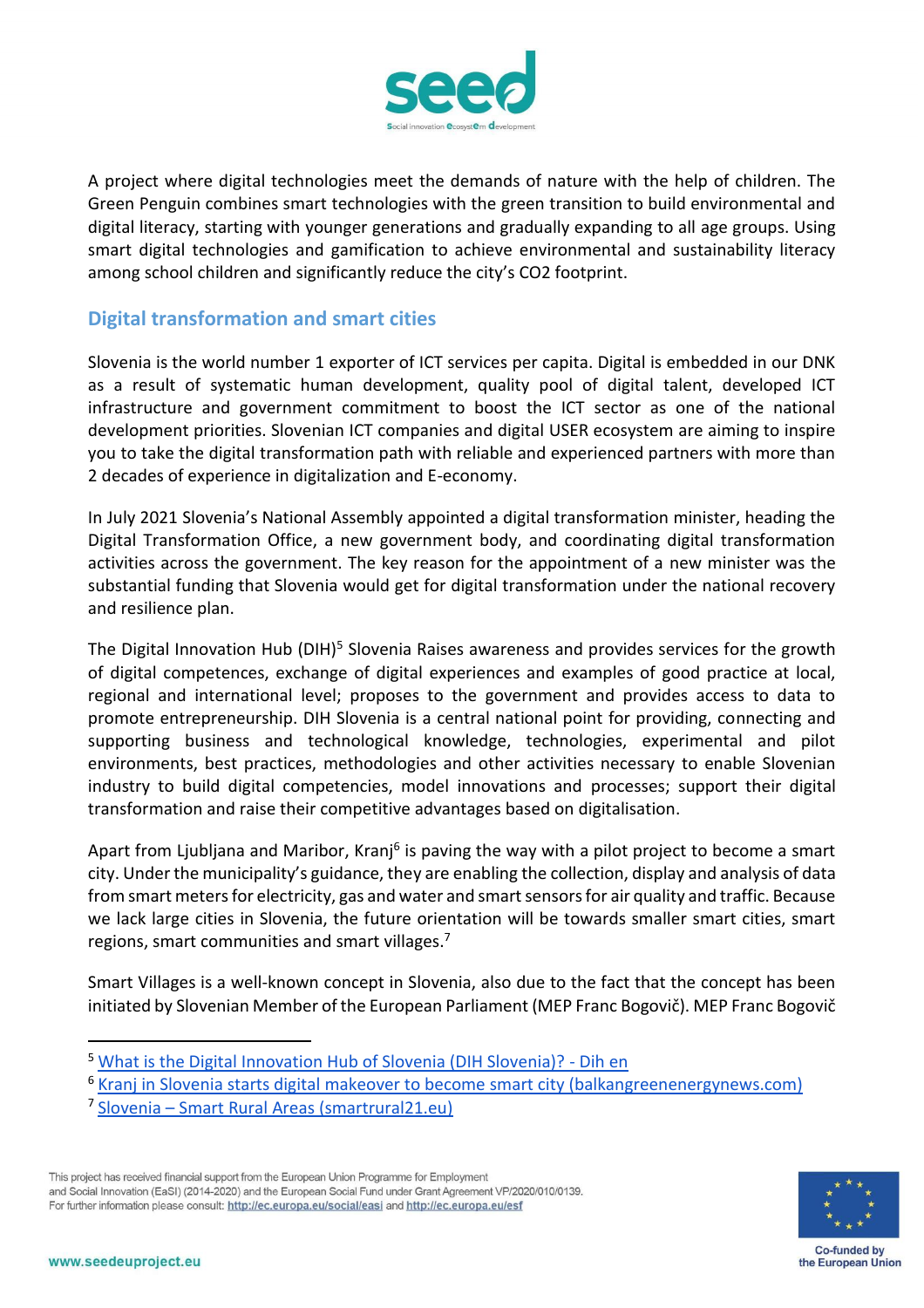

promoted the initiative not only at the European level<sup>8</sup>, but also in the national context through supporting the organisation of several events in various regions of the country. In Slovenia, more than half of inhabitants live in the countryside and we would like to keep it this way. We are aware that many steps are needed to enable the development of agriculture. The development and resilience of the countryside is connected to the development and resilience of agriculture, and this is the prerequisite for development of smart villages.

### *One sample project* **AMZS - Nomo**

NOMO will be a free, intuitive and user-friendly service that will enable you to easily and efficiently meet your individual's daily mobility needs while saving money, time and reducing your carbon footprint. It places users at the core of mobility services and offers them customized solutions based on their individual needs. It encourages them to use sustainable forms of mobility in a transparent and efficient way.

# **Health**

SRIP Health - Medicine is among the nine strategic areas in Slovenia recognized by the government to lead the way towards the social and economic transformation as one of the key strategic developmental objectives in Slovenia.<sup>9</sup> In 2017 SIH EEIG got a mandate from the multiple helix partners to manage and lead a platform for collaboration of the cutting-edge industry, advanced science, state of the art research, advanced health practitioners and empowered patient groups as well as of the progressive support organizations. In June 2017 they got the support from the government to implement an ambitious roadmap to advance science, industry, health care centers, education and research institutions along with the supporting innovation systems involved in health and medicine in Slovenia.<sup>10</sup>

In July 2021 The Ministry of Health hosted a conference<sup>11</sup> on finding and implementing innovative solutions for resilient health systems. Reviewing new opportunities for stronger health systems in the light of new European support mechanisms.



<sup>8</sup> [Conference highlights potential of 'smart villages' –](https://www.euractiv.com/section/eu-council-presidency/news/conference-highlights-potential-of-smart-villages/) EURACTIV.com

<sup>9</sup> Slovenia - [Slovenian ECHAlliance Ecosystem -](https://echalliance.com/ecosystem/slovenian-echalliance-ecosystem/) ECHAlliance

<sup>10</sup> [SRIP | SIS EGIZ \(sis-egiz.eu\)](https://sis-egiz.eu/srip/?lang=en)

<sup>&</sup>lt;sup>11</sup> Conference has shown that together we can build more resilient health systems better and faster - [Slovenian Presidency of the Council of the EU 2021 \(europa.eu\)](https://slovenian-presidency.consilium.europa.eu/en/news/conference-has-shown-that-together-we-can-build-more-resilient-health-systems-better-and-faster/)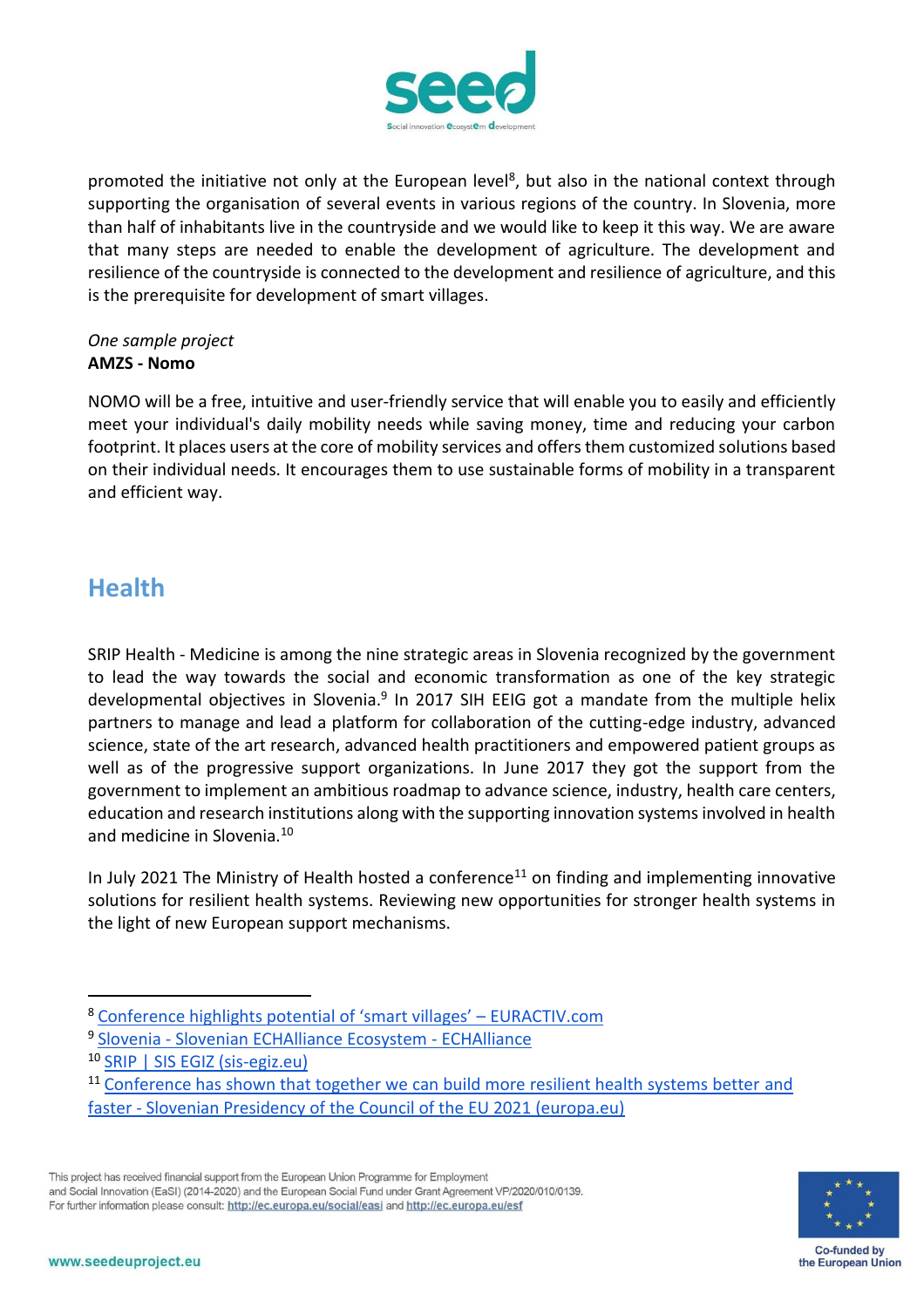

The digitalization of the healthcare sector<sup>12</sup> is a big challenge. Difficulties are not limited only to the application of digital tools or found exclusively in the Slovene national context; however, a digital transformation could help remedy many of the current downsides of the system. For instance, it could be an opportunity to increase the efficiency of the entire healthcare system, to improve patient treatment outcomes, to ensure long-term financial sustainability, to maintain the achieved high level of healthcare and its accessibility to all residents. Due to the Sars-Cov-2 epidemic and its profound impact on the health care system many medical doctors had to reconsider the use and accept digital solutions for the first time. The widespread introduction of telemedicine at the national level offers an opportunity to accelerate the implementation of other technologies as well: personalized medicine, payment according to the results of treatment, artificial intelligence, and others.

The importance of adopting technology in healthcare has become ever more evident during the current COVID-19 pandemic. The impact is vast, from improving workflows in hospitals, better diagnosis, more precise medication prescription and administration, and prevention.

Novartis in Slovenia and EIT Health were looking for fresh ideas and pioneers to create new augmented / mixed reality solutions (preferably with Microsoft Hololens) for the healthcare industry. They organised a hackathon in Nov. 2021 to reach this goal.

Ljubljana University Incubator, in cooperation with EIT Health<sup>13</sup>, organised Innovation Days in Oct. 2021, a two-day competition for teams to hack solutions to challenges on the theme of "Workhealth Balance". Innovation Days promotes health innovation among students across Europe.

### *One sample project* **HealthDay.si**

HealthDay.si programme is made specifically with the aim to support SMEs and Midcaps in their digital transformation as well as enhance their role as agents of transformation of the whole Slovenian health and care system. They do this by connecting stakeholders, across clusters and sectors, and identify specific needs for competencies development and internationalisation.

# **Education**

National Education Institute Slovenia is the main national research, development and consultancy institution in the field of pre-school, primary and general secondary education. In Slovenia, we have



<sup>12</sup> [Digital healthcare in Slovenia -](https://dih.um.si/en/digital-healthcare-in-slovenia/) DIH UM

<sup>13</sup> [About us & DIH](http://www.healthday.si/about-us-and-dih) — HealthDay.si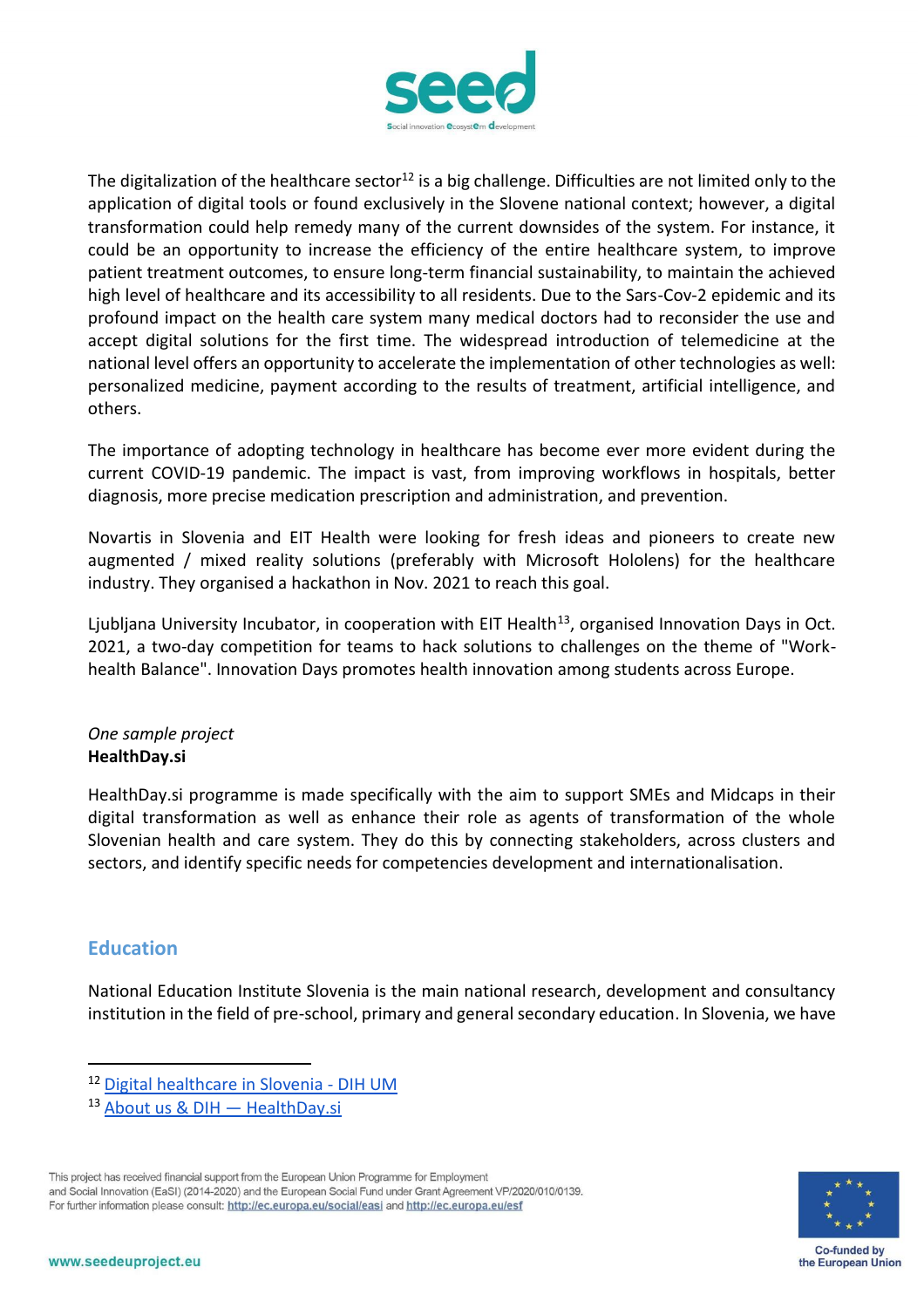

a big gap between the education the youth receives and the needs the country has for the workforce.<sup>14</sup>

Slovenia's focus is on **education**, **training** and **industry driven research** to support its offering to the high technology and other high value-added sectors such as information and communication technology, pharmaceuticals and life sciences. Its workforce has a high reputation for flair for technology and innovation thanks to a successful combination of a **long industrial tradition** and **quality formal schooling** as an important contributor to the skills of an individual and to human capital.

According to Eurostat, Slovenia meets two **Europe 2020 goals** regarding education: 43.4% of people aged between 30 and 34 have completed tertiary education in 2015 (24.6% in 2005) and 5% of those aged between 18 and 24 have left school early.

Not only the young but also those who are young at heart have **IT skills** and **digital literacy** and over 70% of the population can have a conversation in at least two foreign languages and command of two or more foreign languages. English, German and Italian are widely used and French language courses are very popular.

**Enrolment** in **vocational and technical secondary schools** has been at the same level for a couple of years: 47,500 in 2018. Data show that almost 76,000 students enrolled in **higher undergraduate and postgraduate studies** at universities and single higher education institutions in the academic year 2018/19.

In March 2021 Microsoft Slovenia, Fast Lane Central Eastern Europe, the Ministry of Public Administration, Adecco HR, the Digital Innovation Hub of Slovenia, the University of Ljubljana and the University of Primorska presented a new initiative called [Digital Knowledge for the Jobs of the](https://www.fastlane.live/digitalnaznanja/)  [Future](https://www.fastlane.live/digitalnaznanja/) at Triglav Lab, for successful work and life in the digital age.<sup>15</sup> The initiative addressed students, jobseekers and employees in the public and private sectors, who need to acquire additional knowledge and skills in order to be able to make the most of all the advantages of modern technologies. There are four free training programs for business and data analytics, application development and software development with little or no code, which also include practical online lectures by established Slovenian and foreign experts. The Ministry of Public Administration and Microsoft have also signed a memorandum of understanding, which provides for enhanced cooperation in the field of digital skills.<sup>16</sup>

This project has received financial support from the European Union Programme for Employment

and Social Innovation (EaSI) (2014-2020) and the European Social Fund under Grant Agreement VP/2020/010/0139. For further information please consult: http://ec.europa.eu/social/easi and http://ec.europa.eu/esf



<sup>14</sup> [Quality workforce -](https://www.investslovenia.org/why-slovenia/quality-workforce) Invest Slovenia

<sup>&</sup>lt;sup>15</sup> [New Initiative for Upskilling Launched in Slovenia: Digital Knowledge for the Jobs of the Future -](https://www.fastlane-cee.net/news/46976) [Fast Lane Slovenia \(fastlane-cee.net\)](https://www.fastlane-cee.net/news/46976)

<sup>&</sup>lt;sup>16</sup> Preparing young people in slovenia for the labour market | Investing in Youth: Slovenia | OECD [iLibrary \(oecd-ilibrary.org\)](https://www.oecd-ilibrary.org/sites/c58ac8f5-en/index.html?itemId=/content/component/c58ac8f5-en)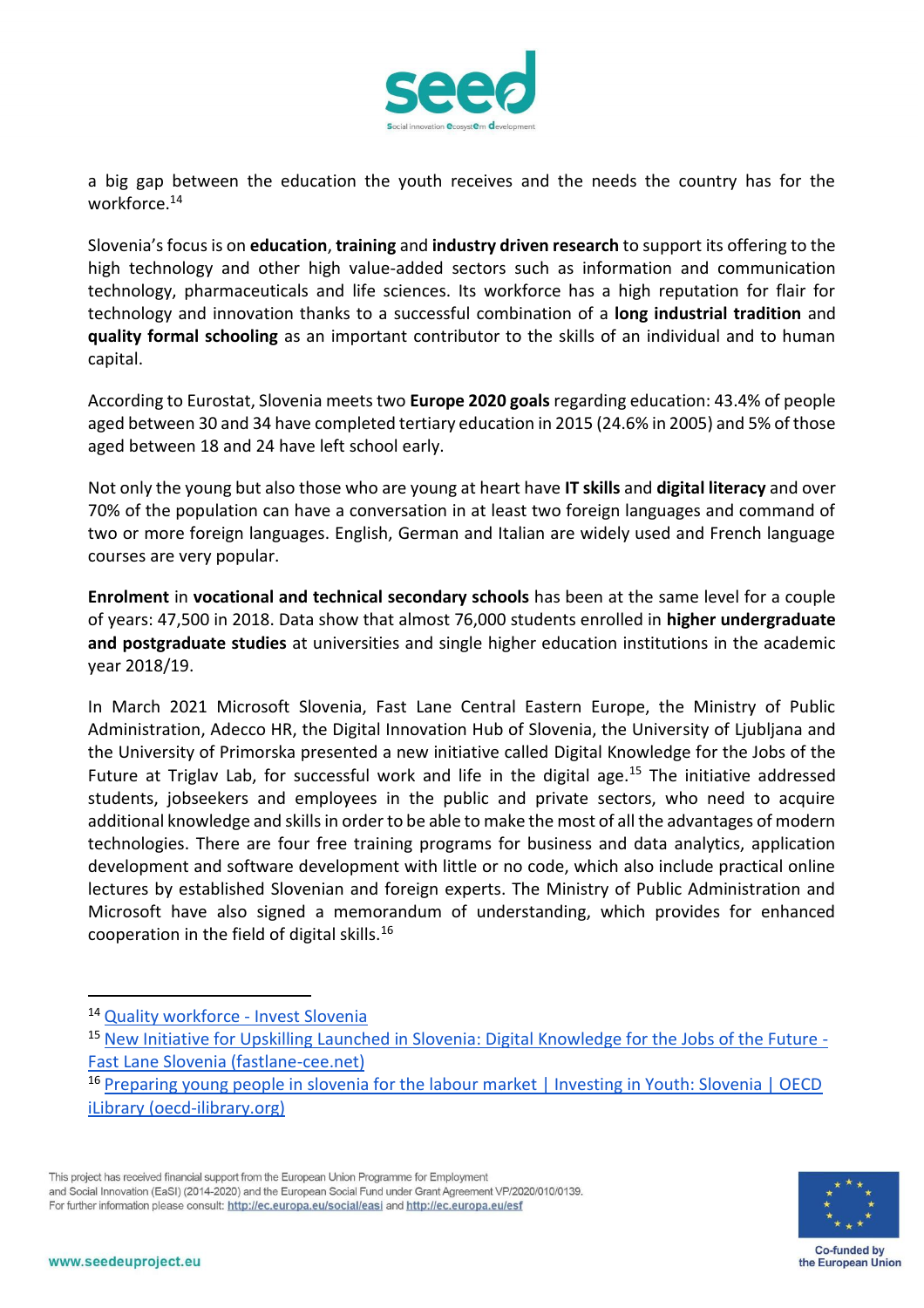

With COVID-19 and most students and teachers having to use the computer to conduct classes, we see no other way than to acquire the necessary digital skills for the general population. In our list of initiatives you can see many that target the youth, mainly developing skills to support them in finding a best matching working position and/or supporting them in their (social) entrepreneurial path.

#### *One sample project*

Scientific and Research Association for Art, Cultural and Educational Programmes and Technology **EPEKA**, Social Enterprise, was founded in 2008.

A non-governmental, non-profit organization, and have been operating by the principles of a social enterprise since 2013. In addition to youth activities, they are also active in the field of culture and arts, volunteering, ecology and promotion of intercultural dialogue. Currently, they are focusing on the international mobility of youth and informal education (acquisition of learning competencies) in the youth field. In 2016 they also established the EPEKA Youth Cooperative Society to support youth business.

# **Cultural heritage and creative industries**

More than at any time before, the pandemic uncovered the immense contribution of culture and creativity to citizens' well-being, social innovation, economic growth, and international cooperation. Policymakers and businesses now increasingly recognize cultural and creative sectors (CCSs) as the key players in the construction of the "new normal".<sup>17</sup>

The Centre for Creativity or CzK (Center za kreativnost) was established in 2017 as an interdisciplinary platform to support Slovenia's cultural and creative sector (CCS). It operates under the auspices of the [Museum of Architecture and Design \(MAO\)](https://www.culture.si/en/Museum_of_Architecture_and_Design) in Ljubljana.<sup>18</sup>

Slovenia stepped on the path of renovating, rebuilding and breathing new life into buildings in the early 2000s. Through revitalisation, cities, townships and private organisations are transforming these sites and structures into places that offer platforms for creative industries.<sup>19</sup>

Set in a modernist building in the centre of the town of Trbovlje, Delavski dom in Trbovlje (DDT)<sup>20</sup> is a local and a regional cultural centre, being the biggest such institution in the Zasavje region. Besides



<sup>&</sup>lt;sup>17</sup> Future Unlocked! – [Cultural and Creative Sectors as Agents of Change \(creativeforum.si\)](http://www.creativeforum.si/)

<sup>18</sup> [Centre for Creativity -](https://www.culture.si/en/Centre_for_Creativity) Culture of Slovenia

<sup>&</sup>lt;sup>19</sup> [The Rebirth of Industrial Spaces through the Prism of Culture and Creativity -](https://www.culture.si/en/The_Rebirth_of_Industrial_Spaces_through_the_Prism_of_Culture_and_Creativity) Culture of Slovenia

<sup>20</sup> [Delavski dom Trbovlje Cultural Centre -](https://www.culture.si/en/Delavski_dom_Trbovlje_Cultural_Centre) Culture of Slovenia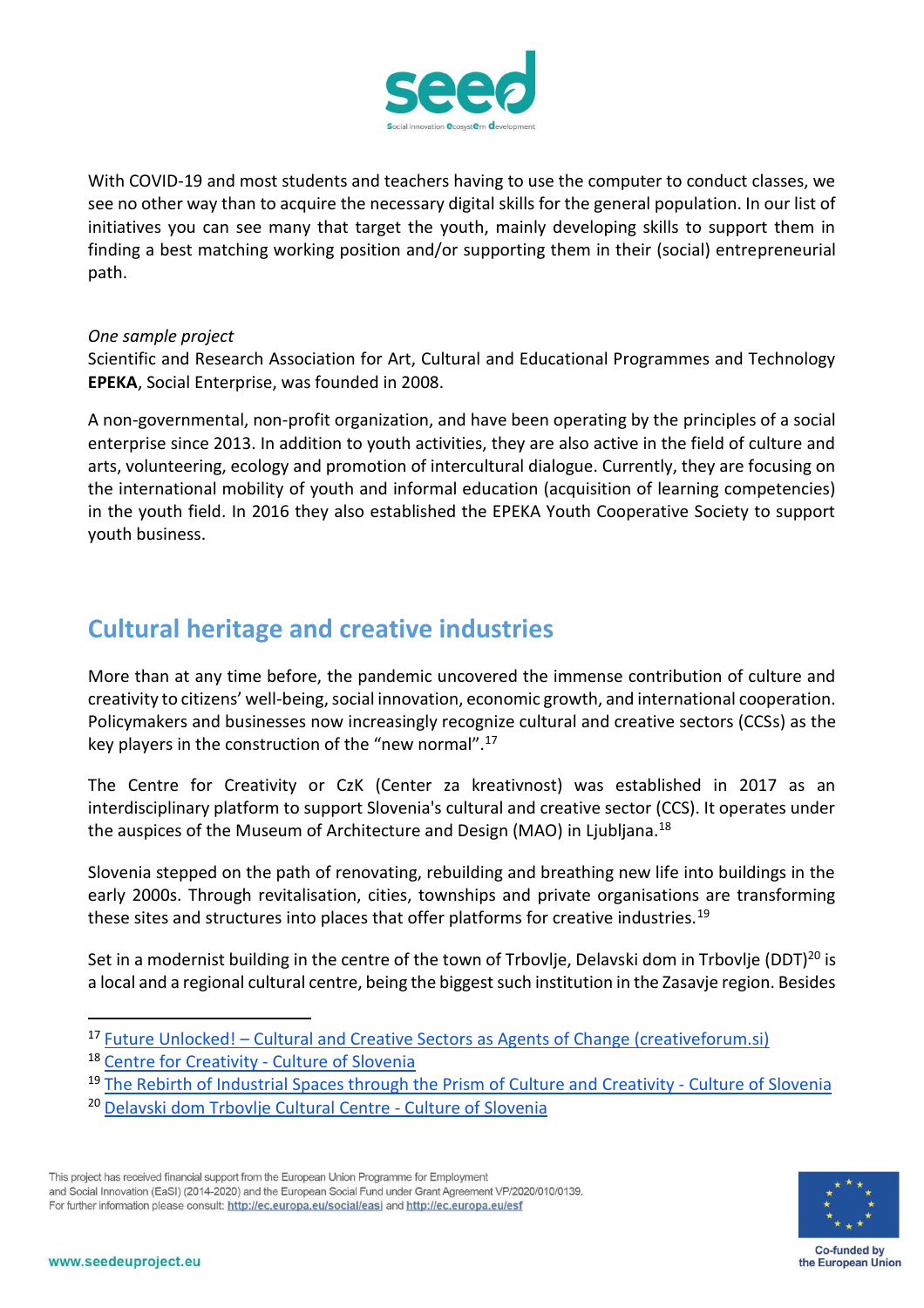

the venue's own diverse and ambitious cultural programme of music, film, theatre, puppetry and visual arts, the centre also runs a new media culture project called [Trbovlje, New Media Setting.](https://www.culture.si/en/Trbovlje,_The_New_Media_Setting) While DDT's name points to its historical role as a "home" for workers, that is, a meeting place built to provide a venue for a large number of social related activities, today, Delavski dom Trbovlje is home to a number of cultural and educational institutions, including a music school, thus meeting many of the cultural and social needs of the local and wider community.

Located in a 30 m<sup>2</sup> container object on the bank of the Ljubljanica River and just next to Tovarna [Rog,](https://www.culture.si/en/Tovarna_Rog) RogLab<sup>21</sup> is a rather elusive type of a cultural facility. Focused on the fields of design, architecture and visual arts, it serves as an interdisciplinary space for education, research and production.

Formerly a salt storehouse, Monfort<sup>22</sup> is now a vast and quite magnificent exhibition and event space, situated right by the sea. Built during 1823 and 1827 and placed halfway between Portorož-Portorose and Piran-Pirano, it nowadays serves several functions. One part of the grand space is taken by the Monfort Contemporary Art Space and is managed by the [Coastal Galleries.](https://www.culture.si/en/Obalne_galerije_-_Coastal_Galleries) The second part houses a museum collection on traditional shipbuilding and the development of water sports.

### *One sample project* **HeritageLab/ID20**

A vision to take the heritage innovation one step further led a team of young enthusiasts and entrepreneurs to establish the ID20 Institute. Based in Idrija, Slovenia, a former world's second largest mercury mine and a UNESCO World Heritage Site, the intertwinement of heritage and technology created the perfect environment for innovation in business, service and creativity sectors.

# **Poverty**

According to the 2020 Statistics on Income and Living Conditions (SILC), the at-risk-of-poverty rate in Slovenia was **12.4%**. This means that in 2020 about 254.000 people in Slovenia were living below the at-risk-of-poverty threshold, which is about 11.000 more than in the previous year. Slovenia ranks above the average in job and earnings, housing, health status, social connections, education and skills, work-life balance, environmental quality, and personal security. It is below average in income and wealth, civic engagement, and subjective well-being.<sup>23</sup>



<sup>21</sup> RogLab - [Culture of Slovenia](https://www.culture.si/en/RogLab)

<sup>22</sup> [Monfort Exhibition Space -](https://www.culture.si/en/Monfort_Exhibition_Space) Culture of Slovenia

<sup>&</sup>lt;sup>23</sup> [Income, poverty and social exclusion indicators, Slovenia, 2019 \(stat.si\)](https://www.stat.si/StatWeb/en/News/Index/8895)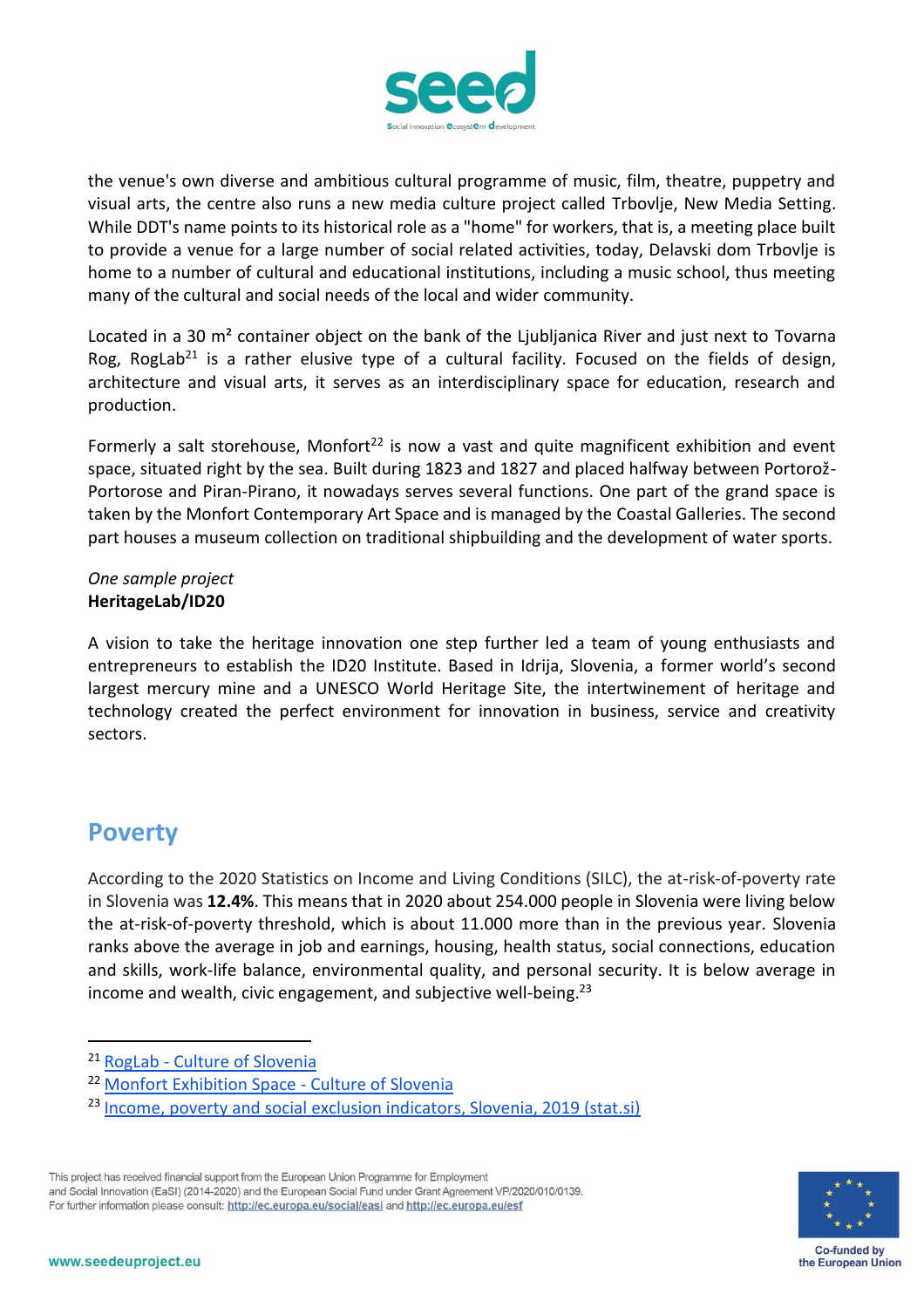

The annual at-risk-of-poverty threshold for a one-member household was set at EUR 8,440; the net disposable monthly income of people below the at-risk-of-poverty threshold was thus below EUR 703 per equivalent adult person. The threshold for a four-member family with two adults and two children younger than 14 was set at EUR 1,477 per month and the threshold for a two-member household without children at EUR 1,055 per month.

Among the 243,000 persons below the at-risk-of-poverty threshold, 90,000 were retired (18.2% of all retired persons), 60,000 of them were women and 30,000 men, 40,000 were persons in employment (4.5% of all persons in employment), 40,000 were unemployed (43.6% of all unemployed persons), 41,000 were underage children (10.5% of all children) and 32,000 were other persons (18.9% of all persons unable to work, homemakers, students, other inactive and unclassified persons).

In Slovenia, social transfers including pensions still have an important impact on decreasing the atrisk-of-poverty rate. If social transfers - family and social benefits - were not considered as income, the at-risk-of-poverty rate would amount to 22.0%. If also pensions were subtracted from income, the at-risk-of-poverty rate would increase to as much as 39.2%.

If we take the COVID-19 situation into account, Slovenia is now well into the 30% of the population being at risk of poverty or are actually experiencing poverty. Poverty is very much connected to the high cost of housing, low salaries and rising prices of food.

We see most discussions happening on the housing topic, neglect of elderly and malnutrition of school children. These issues are being addressed by the media, but the government has found no systemic solution. Most of the issues are being solved bottom up, with the support of NGOs.

#### *One sample project*

### **Kralji ulice - Homeless Aid and Self-Help Association**

It brings together professionals and other individuals working on homelessness and related phenomena, as well as individuals experiencing homelessness and related social exclusion. This means that we are committed to studying, learning about and researching homelessness, to preventing homelessness, to improving the living conditions of homeless men and women, to developing practical forms of work on homelessness, and to publicising homelessness. We provide homeless people with professional help and support to integrate into formal and informal forms of assistance and facilitate and increase access to social resources.

# **Migration**

Slovenia remains a transit country, as most migrants trying to reach the western part of the EU from Turkey use either the central route via Serbia or the route stemming from the Greek- Albanian border, along the Bosnian and Herzegovinian – Croatian – Slovenian corridor. In June 2019, the

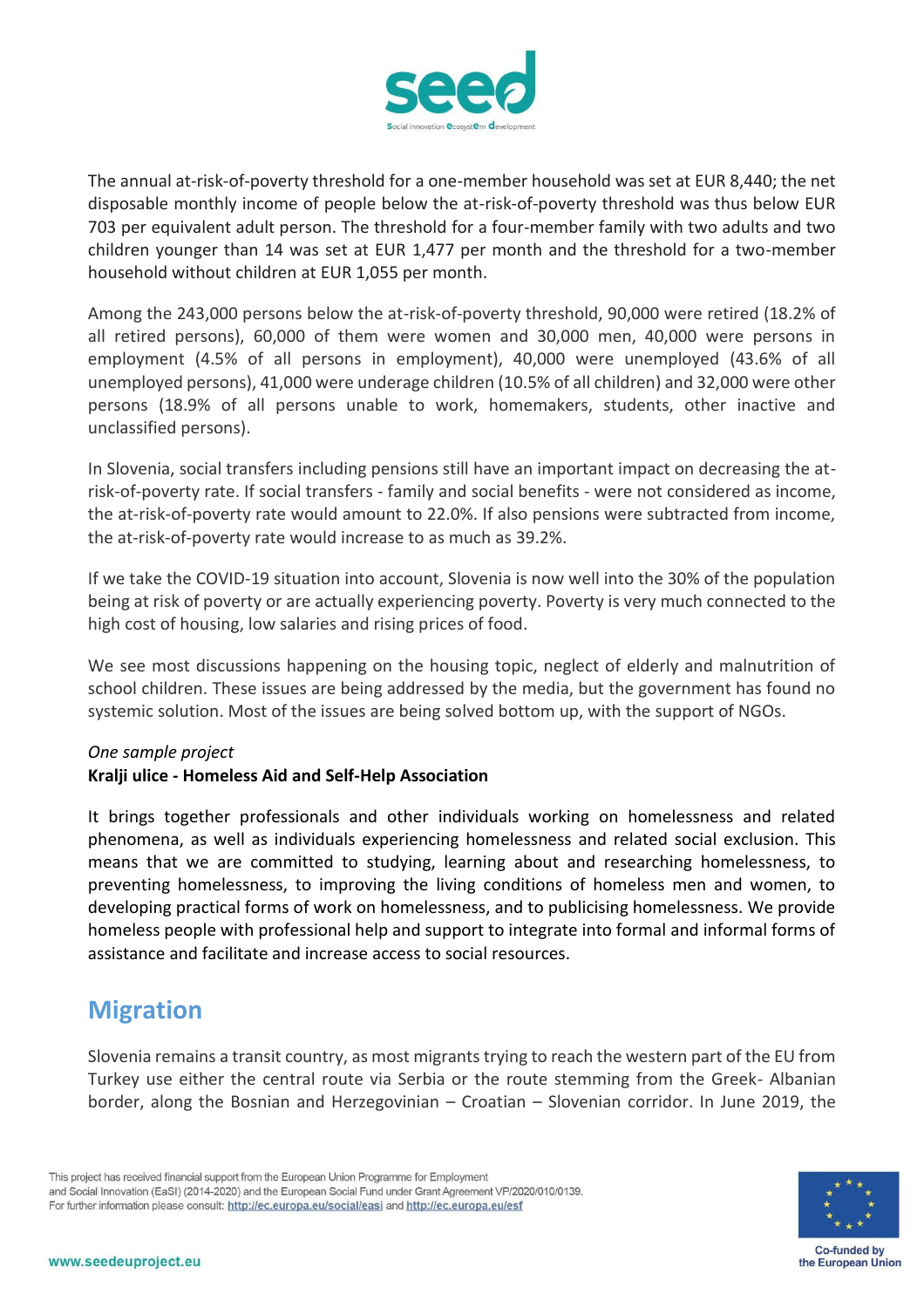

Italian and Slovenian Border Police signed an agreement to foster the fight against irregular migration on the Balkan route. It will more specifically involve the implementation of mixed patrolling at the border between the two countries. Austria decided to reintroduce temporary border control at the Slovenian border from 12 November 2018 and extended its decision for an additional six months from mid-May to mid-November 2019.<sup>24</sup>

In 2019, the number of first asylum applicants increased by 29.1%, to reach around 3 600. The majority of applicants came from Algeria (1 000), Morocco (700) and Pakistan (500).

Slovenia reacted to the COVID-19 crisis by providing multilingual information and medical care to immigrants and by covering all costs of their diagnosis and treatment of COVID-19, even for those who are not insured in the public health system. In addition, Slovenia offered immigrants the possibility to remain in the country and extended permits until 9 July, 2020, while quarantine for all new arrivals was mandatory.<sup>25</sup>

There is an International Organization for Migration in Slovenia which currently offers family reunification support. They have been active in Slovenia since 1951.<sup>26</sup>

We have a few initiatives that support and help employ immigrants, mostly in Ljubljana – like Skuhna, Druga violina…

### *One sample project* **Skuhna**

Skuhna is a restaurant and catering service offering authentic dishes from Africa, Asia and South America, prepared by international chefs (and immigrants). Thanks to the cultural richness of Skuhna's team, you can also experience cooking workshops spiced with culture and many interesting cultural events. Skuhna is a unique company, conceived and run by people born in the Global South. Skuhna is registered as a social enterprise.



<sup>24</sup> [Slovenia | International Migration Outlook 2020 | OECD iLibrary \(oecd-ilibrary.org\)](https://www.oecd-ilibrary.org/sites/cf710956-en/index.html?itemId=/content/component/cf710956-en) <sup>25</sup> IOM Releases Recommendations to the Slovenian Presidency of the Council of the European [Union | International Organization for Migration](https://www.iom.int/news/iom-releases-recommendations-slovenian-presidency-council-european-union)

<sup>26</sup> [Family Reunification to Slovenia | Slovenia \(iom.int\)](https://slovenia.iom.int/activities/family-reunification-slovenia)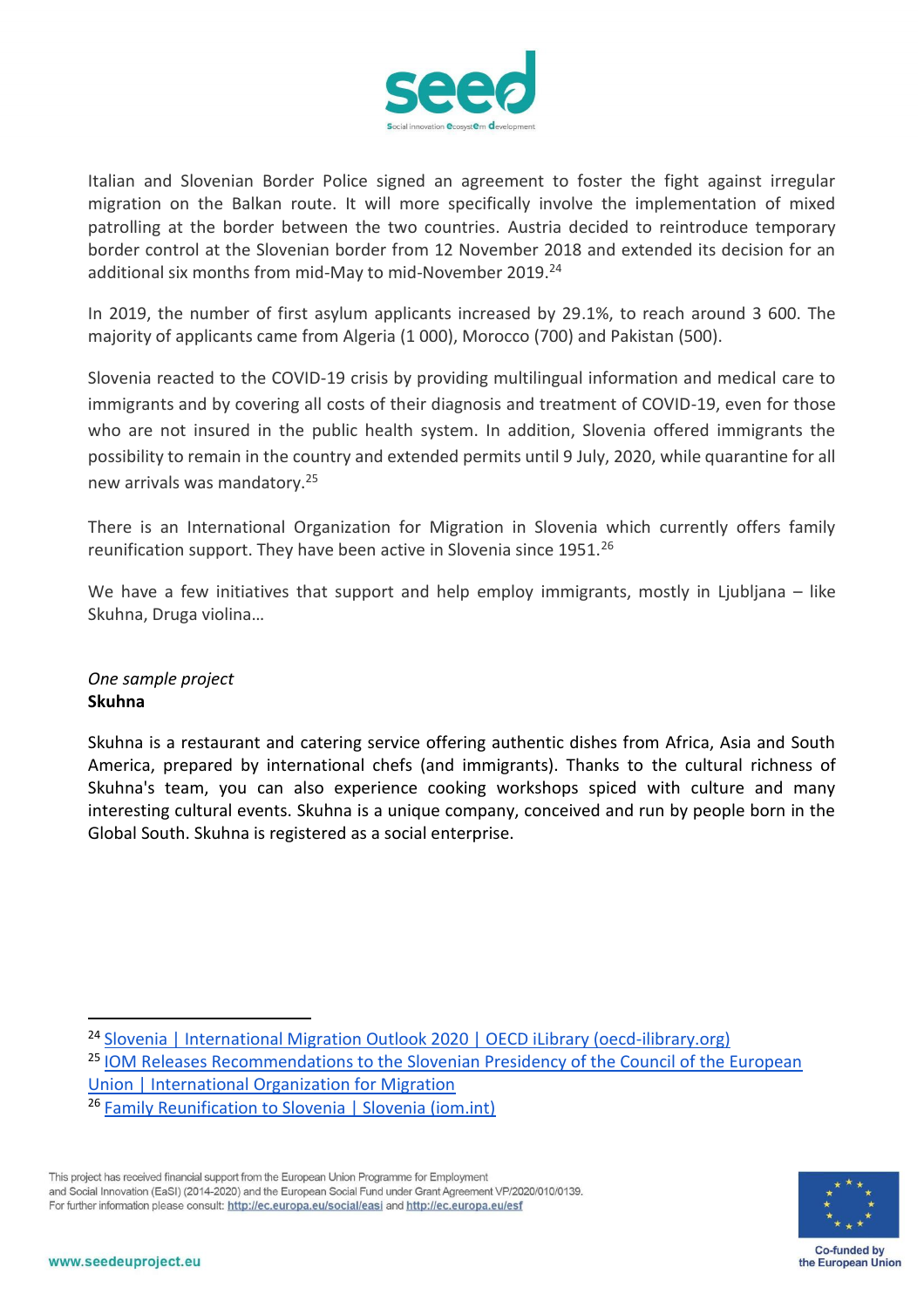

# **Urban regeneration**

Slovenia is characterized by small and medium-sized cities, among which two of them have over 50.000 inhabitants. There is one larger metropolitan area around the capital city Ljubljana and several medium-sized urban areas, such as Maribor, Kranj, Celje, Velenje, Koper and Novo Mesto.

Although Slovenia's cities are rather small in European terms, some urban areas are sprawling and urban lifestyle prevails among its citizens.<sup>27</sup> The biggest challenges in Slovenia are urban sprawl and related mobility issues, degraded or underused inner urban areas, and energy efficiency.<sup>28</sup>

In the previous two decades, Slovenia invested heavily in its motorway system, leaving behind all other modes of transport, and causing a sharp increase in transport related energy consumption. Particularly public transport now needs improvement, as well as conditions for biking and walking in towns and cities.<sup>29</sup>

Another important issue is unemployment that is alarmingly high especially among young people. The autonomy of young people is challenged also by poor access to rental housing. Elderly, on the other hand, very often live in oversized individual houses in the suburbs or big apartments in the cities, which they often cannot maintain, causing additional challenges for urban regeneration.<sup>30</sup>

In Ljubljana numerous green initiatives have been undertaken to regenerate the city, mitigate climate change and preserve ecosystems, while at the same time improving quality of life and boosting tourism. In the framework of ["Vision Ljubljana 2025"](http://www.ljubljana.si/en/green-capital/vision-2025/), the city has adopted several sustainability-oriented strategic documents, especially the:

[Urban Master Plan](https://urbanizem.ljubljana.si/index3/) (83% of all city development is directed towards renewing existing developed areas and brownfields). This is the most important planning instrument for green spaces in the city. Environment Protection Programme 2014-20, aiming to protect and enhance the natural environment in the city.<sup>31</sup>

### *One sample project*

### **Skupnostni urbani EKO vrt - Urban Community ECO Garden**

During the European Capital of Culture, the idea of the first community garden in Slovenia was conceived within the framework of the Urban Furrows programme together with the inhabitants of the city of Maribor.With the help of the Association of the Guardians of the Seeds, the idea was

and Social Innovation (EaSI) (2014-2020) and the European Social Fund under Grant Agreement VP/2020/010/0139. For further information please consult: http://ec.europa.eu/social/easi and http://ec.europa.eu/esf



<sup>27</sup> [Skupnostni urbani EKO vrt -](https://www.smartcitymaribor.si/si/Projekti/Pametno_bivanje_in_urbano_nacrtovanje/Skupnostni_urbani_EKO_vrt/) Smart City Maribor

<sup>28</sup> [Slovenia | URBACT](https://urbact.eu/slovenia)

<sup>&</sup>lt;sup>29</sup> Liubliana: Nature-based Solutions (NBS) for Urban Regeneration and Wellbeing | Oppla

<sup>30</sup> [Integrated Urban Regeneration Savsko Naselje | Architectuul](http://architectuul.com/architecture/integrated-urban-regeneration-savsko-naselje)

<sup>&</sup>lt;sup>31</sup> [REgeneration of disused Industrial Sites through Creativity in Europe -](https://ced-slovenia.eu/en/project/regeneration-disused-industrial-sites-creativity-europe-2/) Creative Europe Desk [Slovenia \(ced-slovenia.eu\)](https://ced-slovenia.eu/en/project/regeneration-disused-industrial-sites-creativity-europe-2/)

This project has received financial support from the European Union Programme for Employment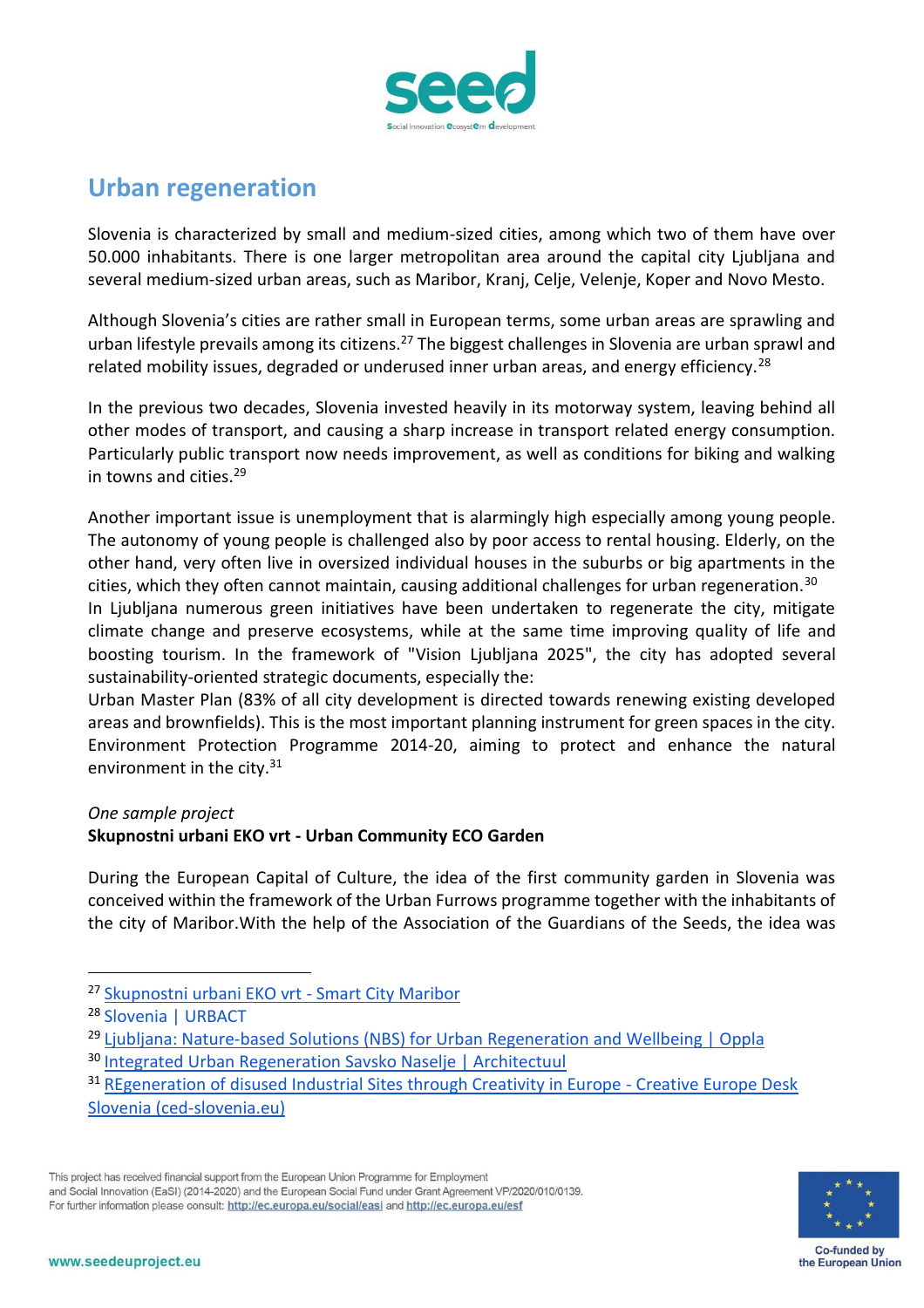

realized in the area of the Radvanje Municipal Quarter, and due to the great interest in the project, the project has been expanded to the area of the Nova vas and Pobrežje Municipal Quarters.

# **Welfare and work**

Existing inequalities are widening because of the disproportionate impact of the pandemic on vulnerable groups. Women, young people and those on the margins of society are consistently affected by job loss, poor work-life balance and financial insecurity. New findings show that difficulties in making ends meet increased significantly among those already in a precarious situation.<sup>32</sup>

Findings also show that overall job loss in the EU continues to rise one year on with nearly 10% of those with work pre-pandemic now unemployed - an increase from 8% reported in summer 2020 and double the figure of spring 2020 (5%).

The number of teleworkers in spring 2021 fell as more workers returned to the office. Despite this, the desire to telework has not waned as most EU workers expressed a preference to work from home several times per week in the long term. As workers continue to work more autonomously from home and managers invest in ways to facilitate this, the COVID-19 crisis can be an opportunity for many businesses to move towards win-win arrangements.<sup>33</sup>

While the pandemic is impacting on women across a range of areas, it is also placing a welcome spotlight on the structural gender inequalities that remain. Low wages and difficult working conditions in health and social care are increasingly under the microscope, as these workers are recognised for the critical value they provide. 

Mental well-being has reached its lowest level across all age groups since the onset of the crisis over a year ago. This is especially prominent among young people and those who have lost their job. Existing inequalities are widening because of the disproportionate impact of the pandemic on vulnerable groups. Women, young people and those on the margins of society are consistently affected by job loss, poor work-life balance and financial insecurity.<sup>34</sup>

As well as disease and death, COVID-19 has taken a mental toll on citizens as more fearing illness, economic hardship and uncertainty about the real impact of the crisis. Policymakers will need to



<sup>&</sup>lt;sup>32</sup> [Financial situation and security during COVID-19 | Eurofound \(europa.eu\)](https://www.eurofound.europa.eu/data/covid-19/financial-situation?var=E001_01&cat_sel=With%20great%20difficulty_With%20difficulty&chart_type=Bar&country_filter=Slovenia)

<sup>33</sup> [Working during COVID-19 | Eurofound \(europa.eu\)](https://www.eurofound.europa.eu/data/covid-19/working-teleworking?var=D002&cat_sel=Yes,%20permanently_Yes,%20temporarily&chart_type=Bar&country_filter=Slovenia)

<sup>34</sup> [Quality of life during COVID-19 | Eurofound \(europa.eu\)](https://www.eurofound.europa.eu/data/covid-19/quality-of-life?var=C001_01&chart_type=Bar&country_filter=Slovenia)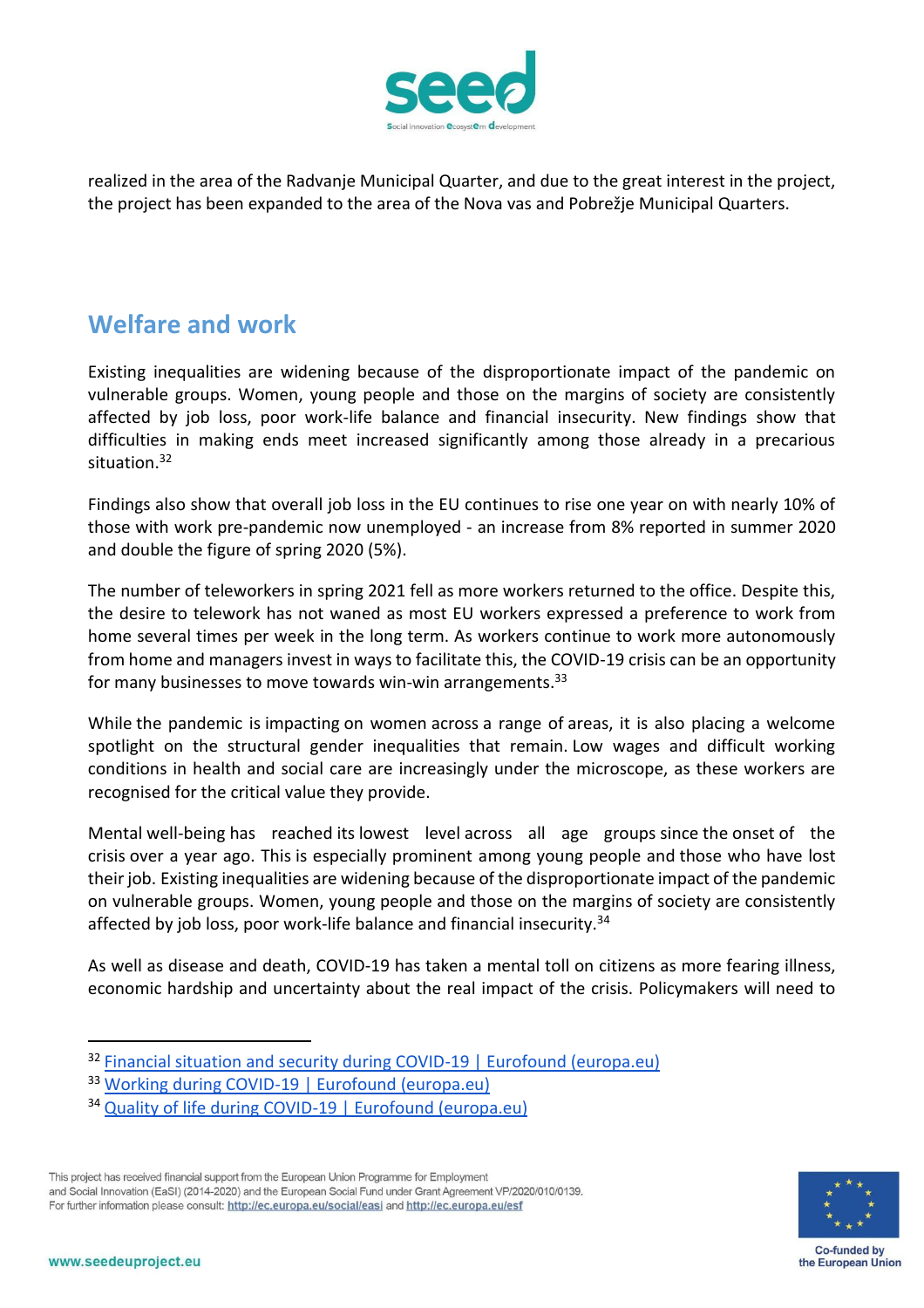

consider how prolonged restrictions to reduce the spread of COVID-19 have increased feelings of loneliness, depression and tension.

There are government measures to deal with the above issues, but some bottom-up initiatives have also spurred.

#### *One sample project*

#### **Stara roba nova raba<sup>35</sup>**

A cooperative is a social enterprise that operates according to the principles of the community economy. It is an example of how marginalised people can come together and reuse discarded items to create something for themselves, the wider community and the environment.

Every item you donate, buy or order from the services means you are supporting everyone involved in the cooperative, which aims to employ homeless and other socially disadvantaged people and to further develop the "Stara roba nova raba" initiative.

# **Chapter 3. Stakeholders of Social Innovation**

## **Short description of each stakeholder**

**Citizen movements**, individuals, bottom-up initiatives and NGOs are very active in Slovenia. Mostly in the field of climate change and environment, but also in the housing sector and women's rights. They are very well organized and have successfully changed quite a few laws. A great example is the Inštitut 8. marec.<sup>36</sup>

**Cooperatives** are a fast moving and fast developing force in Slovenia. We are distinguishing here between the cooperatives that are a part of the social economy and the traditional agricultural cooperatives that have a long history in Slovenia, and are NOT a part of the social economy as we understand it today. Social cooperatives operate not only in the interests of their members, but in the general interest for the benefit of all the inhabitants of a given territory or in a given community and are multi-stakeholder. The most successful cooperative in that field in Slovenia is the Cooperative Stara roba, nova raba (author's comment old goods new use) also a social enterprise whose basic purpose is employment, training, inclusion and support for people with experience of homelessness and other socially vulnerable people.



<sup>35</sup> STARA ROBA, NOVA RABA – [Posredovalnica rabljenih predmetov \(robaraba.si\)](https://robaraba.si/)

<sup>36</sup> Inštitut 8. marec - [Inštitut 8. marec \(8marec.si\)](https://www.8marec.si/)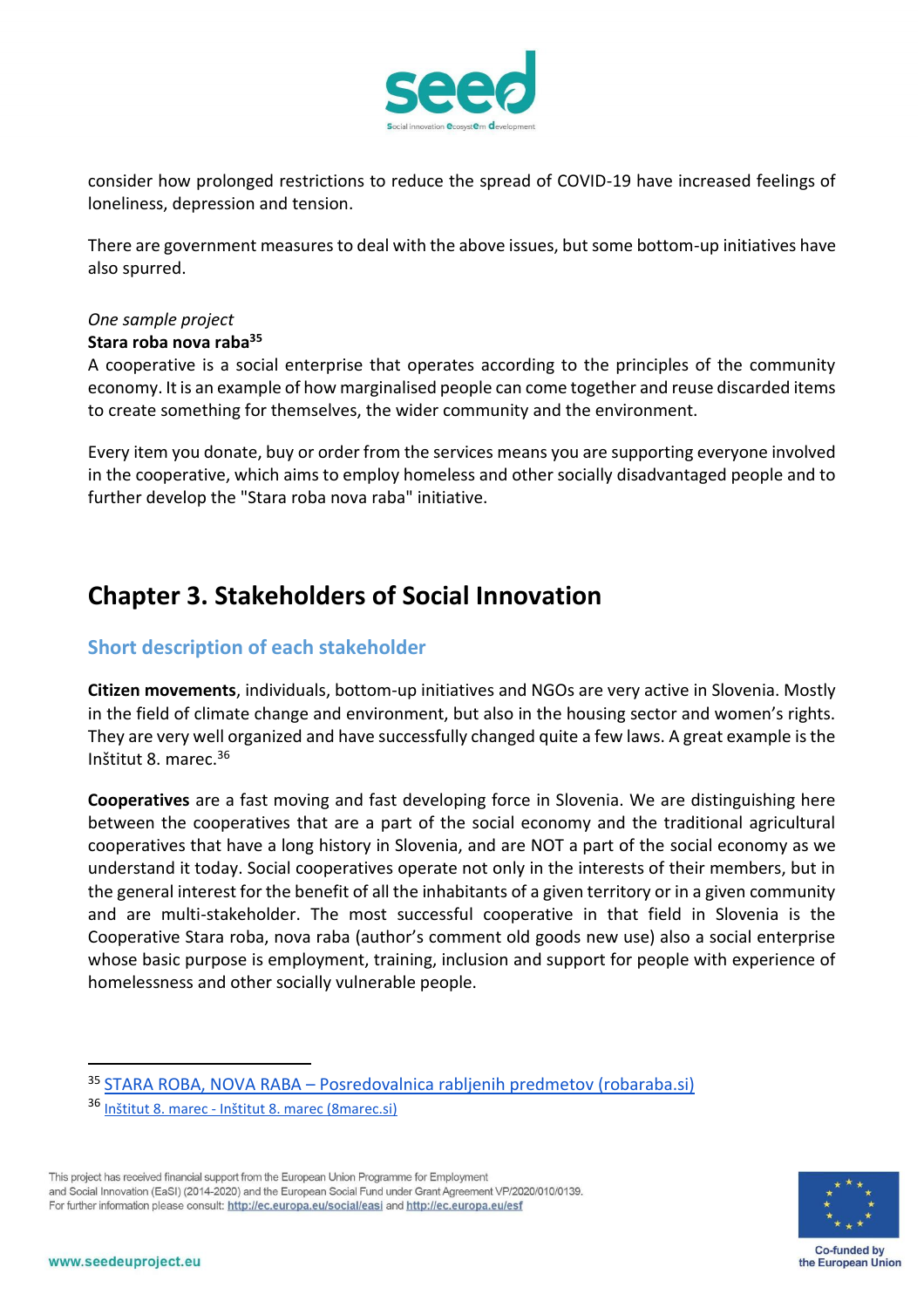

There are currently (11.11.2021) 269 registered **social enterprises** in Slovenia. Drawing on EU operational definition, the social enterprise spectrum in Slovenia includes both organisations that have been inherited from the previous regime (traditional cooperatives and companies for the disabled), which provide the most significant contribution to GDP and employment creation in Slovenia, and recently established organisations (zavods; institutions and societies; foundations). Their role in the social innovation ecosystem is crucial.

**SMEs** are a part of the SI ecosystem - most of the time unknowingly, but we are actively looking for initiatives that come from the real sector and trying to engage and include them in the SI ecosystem. Most of them look for solutions that deal with a very specific challenge that is also their core business.

We have a very well developed business **Incubator and Accelerator** ecosystem in Slovenia. There are around 25 entities that offer support to businesses - mostly incubators that are financed by the Ministry of economic development and technology, some are university incubators, some incubators financed by regional development agencies, and a few private ones. We are happy to announce that Impact HUB Ljubljana is opening it's doors in the next few months and with that we will have a first incubator focused specifically on social impact initiatives.

**Universities and Research institutions** are becoming actors in the SI ecosystem, mostly through EU projects. We also have 5 university programmes that include social economy as a subject to it's students. Some universities also have knowledge transfer offices, that contribute to sector connectivity, youth employment and youth engagement in systems change.

**Public institutions** are of great importance in the development of the SI ecosystem in Slovenia. Ministries are proving the legislature and funding, municipalities are supporting the local ecosystems. Regional agencies are providing guidance and opportunities to municipalities and local actors. In Slovenia we see regional agencies as very important actors that link stakeholders that are creating the SI ecosystem. Recently a new call was published by the Ministry of economy where regional agencies will be the main actors and facilitators in creating the SE ecosystem in Slovenia.

# **Relations between the various stakeholders**

Social entrepreneurship and social innovation have become more important elements for society in the last few years. Wider society still perceives and connects social entrepreneurship with disability enterprises and employment of disabled persons, different kinds of subsidies and other similar topics. Society still doesn't connect social entrepreneurship with innovation, creativity and real entrepreneurial manner of operation. It is the role of the government to improve the understanding of social entrepreneurship for a wider audience. The Ministry of economic development and technology established the Council for Social Entrepreneurship. Its main aim is to

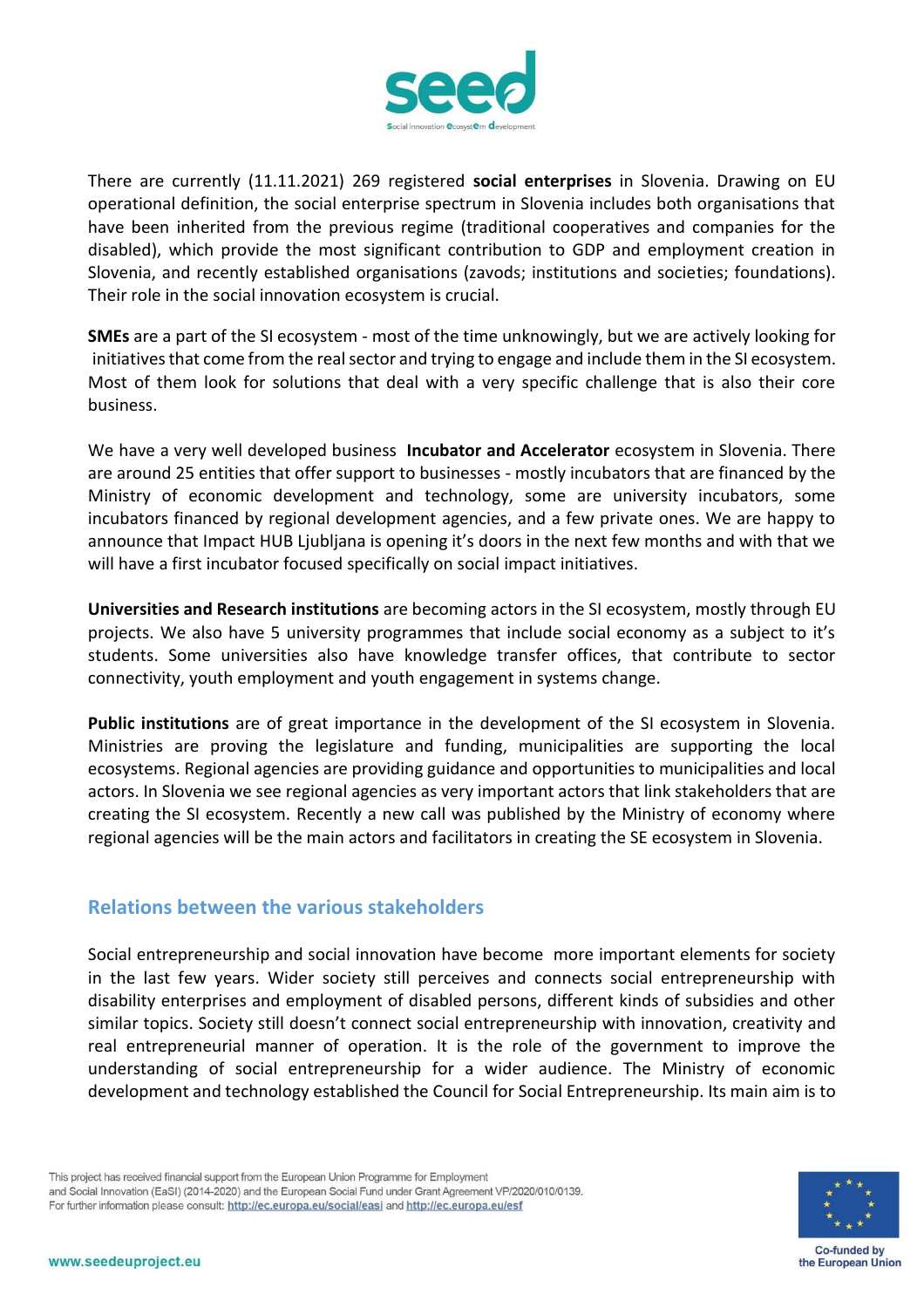

design the politics of development of social entrepreneurship by involving other ministries, government offices, municipalities, social partners and organizations of civil society. The support is in a way provided by the government and it still shows the lack of understanding of the role of social entrepreneurship. Mechanisms and support are not always well distributed and properly defined.

# **Sample projects**

### 1. *Led by a public institution*

#### **Ministry of public administration - Inovativen.si**

The Inovativen.si project aims to increase the efficiency and quality of public administration, with the main objectives being the systemic implementation of innovative approaches with the user at the centre and the increased awareness and skills of public administration staff to use innovative working methods.

### *2. Led by a university or research institution*

#### **Učni poligon za samooskrbo Dole**

In Modraže, in the municipality of Poljčane, there is a hamlet called Dole, which is named after the U-shaped surface, where water in the past carried away the top humus part of the soil, leaving the soil washed and compacted. The desire to grow their own food led to the decision to use this washed-out soil for subsistence farming in a completely sustainable way.

The Dole learning polygon shows new possibilities for increased self-sufficiency. Water collection facilities include water wells, rainwater harvesting tanks and a biodiversity nursery. For food production, there are high beds, mounds, raised beds, cake beds, biomass beds, cardboard beds and beds in trenches and on terraces. Plantations of chokeberries, blueberries, plums, malt trees, walnuts, hazelnuts, strawberries, vegetables, and herbs have been set up. Facilities include a dugout, a yurt, a greenhouse, a solar station, and natural toilets.

#### *3. Led by a private company or incubators/accelerators*

#### **Feelif**

We created a special form of [Braille alphabet w](https://www.feelif.com/tactile-books-games-tools/education/796/learning-braille-8166/)here instead of raised pins there were holes and the vibration of the phone. The Feelif company was founded in 2015. The focus of the [company](https://www.feelif.com/feelif-for-education-public-spaces-and-businesses/) is simple. To develop and produce information systems for the blind and visually impaired. Our aim has always remained the same: To empower the blind and visually impaired by easily accessing information in the digital form. To help them become digitally sighted.

#### *4. Led by a social economy actor*

#### **Sončna zadruga**

Together towards green energy and energy self-sufficiency. We design, finance and implement green energy transition projects in residential, public and commercial buildings. Through energy

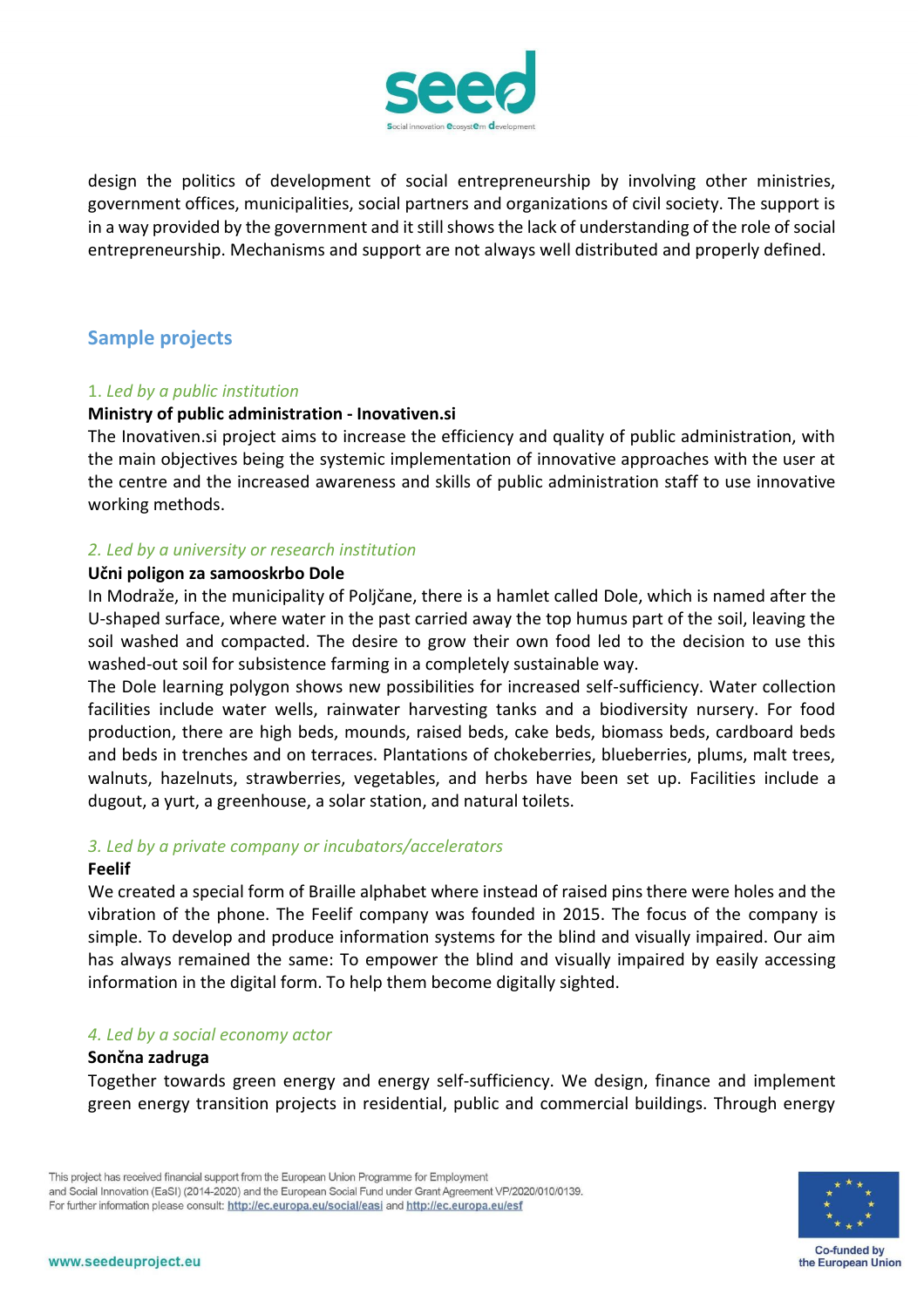

self-sufficiency projects, we create new economic activity in local areas or regions and prevent money from flowing out of these areas. Our aim is to spill over business surpluses to the benefit of the members of the cooperative (lower energy prices) and to develop the cooperative, not to share the profits among the owners.

### *5. Led by citizens*

#### **Ekologi brez meja**

Ecologists Without Borders is committed to a world without waste, which we seek to achieve by raising awareness, mobilising and, above all, connecting individuals, decision-makers and organisations. Our mission is to identify new issues and provide data to influence changes in policies and habits. We are opinion leaders in the field of waste, focusing our efforts on waste prevention. We were founded on the back of two Clean Up Slovenia campaigns, which are considered to be the biggest volunteering events in the history of the independent country. We have brought together 280,000 individuals, companies, various associations, the Slovenian army, the police, municipalities, municipal services and even the President of the country, who awarded the association the Bronze Order of Merit. The campaign created the only Register of Wild Landfills in Slovenia.

# **Chapter 4. Drivers and barriers for the promotion and mainstreaming of social innovation**

# **4.1. Drivers and barriers**

Social innovation in Slovenia is still in its early stages and remains largely underdeveloped without a proper supporting environment for social innovators. The public support for social innovation is weak in Slovenia. It is resulting in a negative influence on the development of social entrepreneurship, in lack of information about social entrepreneurship/innovation and in no suitable support for ideas on the field of social entrepreneurship/innovation in practice. We are missing financing possibilities through microcredits and other financial instruments, consulting and public support. The government's support with accepting the Law and the Strategy was the first step, but the next steps are still missing. Slovenia has to put more focus on the promotion of social enterprises and education of social innovation, advisers and financial support on the field.

The challenge for the Government is to focus and assure more connected initiatives to stimulate and support development of social innovation. Actions should result in sustainable measures that will affect not only a few people or enterprises, but wider society. The fact is that many social enterprises have received at the start-up phase the governmental support, but they have collapsed when they had to start financing their activities at the market alone.

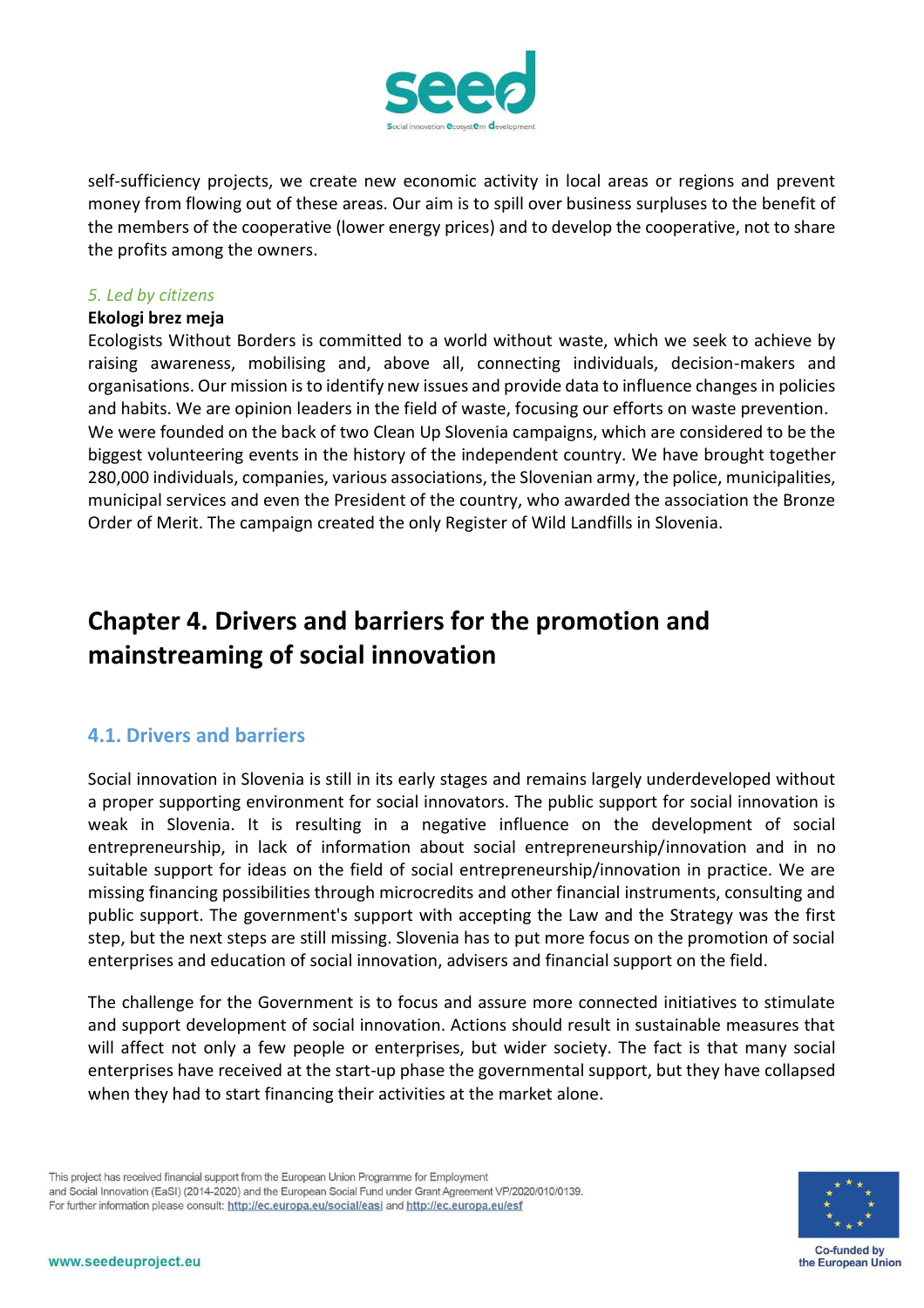

The main factors that are constraining development of social innovation in Slovenia are very rigorous legislation in the field of social entrepreneurship, the lack of well thought and continuous mechanisms of support. The problem is lack of funds and sometimes it seems that social enterprises stay behind, because their field of operation is not connected to high technology (technological research and development). The lack of investments (private and government) in the social innovation field is fostering social innovators to depend on themselves and on their own financial sources that are limited and insufficient. Beside funds the other big problem is the lack of business knowledge and experience of (potential) social innovators. The opportunities can be seen in private – public partnerships and better promotion of social entrepreneurship/innovation and its good practice. Sometimes the only barrier for start-ups are social innovators themselves.

There is a lack of social investors. We are also missing the mutual information systems and programs for start-ups in the field of social entrepreneurship. The positive news is that social innovation is opening new perspectives to people and awakening new energies in people for the changes in the society. Many young and highly educated people are deciding to become social entrepreneurs/innovators (many of them are women) and positive impact is already visible in the development of social changes. Social innovation has become an important element of surveys, diploma and master thesis in Slovenia.

At the government level there are two key actors: Ministry of Labour, Family, Social Affairs and Equal Opportunities, Ministry of Economic Development and Technology. Until recently, the Ministry of Labour, Family, Social Affairs and Equal Opportunities had been coordinating social entrepreneurship activities. However, this area has now been transferred to the Ministry of Economic Development and Technology, where the focus lies more with entrepreneurship. It is not clear which governmental body will promote social innovation in the future. Most of the support for social innovation is provided by **third sector** organisations.

Slovenia adopted the Social Entrepreneurship Act in 2011 which provided definitions of social entrepreneurship and social enterprise. In 2018 Social Entrepreneurship Act was under novelization and is now for the first time using the term "social economy" in a legal sense. Social economy is defined as an umbrella concept that includes: 1. social enterprises, 2. non-for-profit nongovernmental organizations - NGOs (associations, foundations, institutes, economic interest societies), 3. companies for employment of disabled people and employee-rehabilitations centres, 4. cooperatives.

Since 2015 the main responsibility for implementation of the Act lies with the Ministry of economic development and technology (Ministrstvo za gospodarski razvoj in tehnologijo) and its special sector - Department for Social Entrepreneurship. The sector carries out the legislative changes and runs subsidies calls and political promotion of social entrepreneurship, and to some extent also cooperatives and social economy in general.

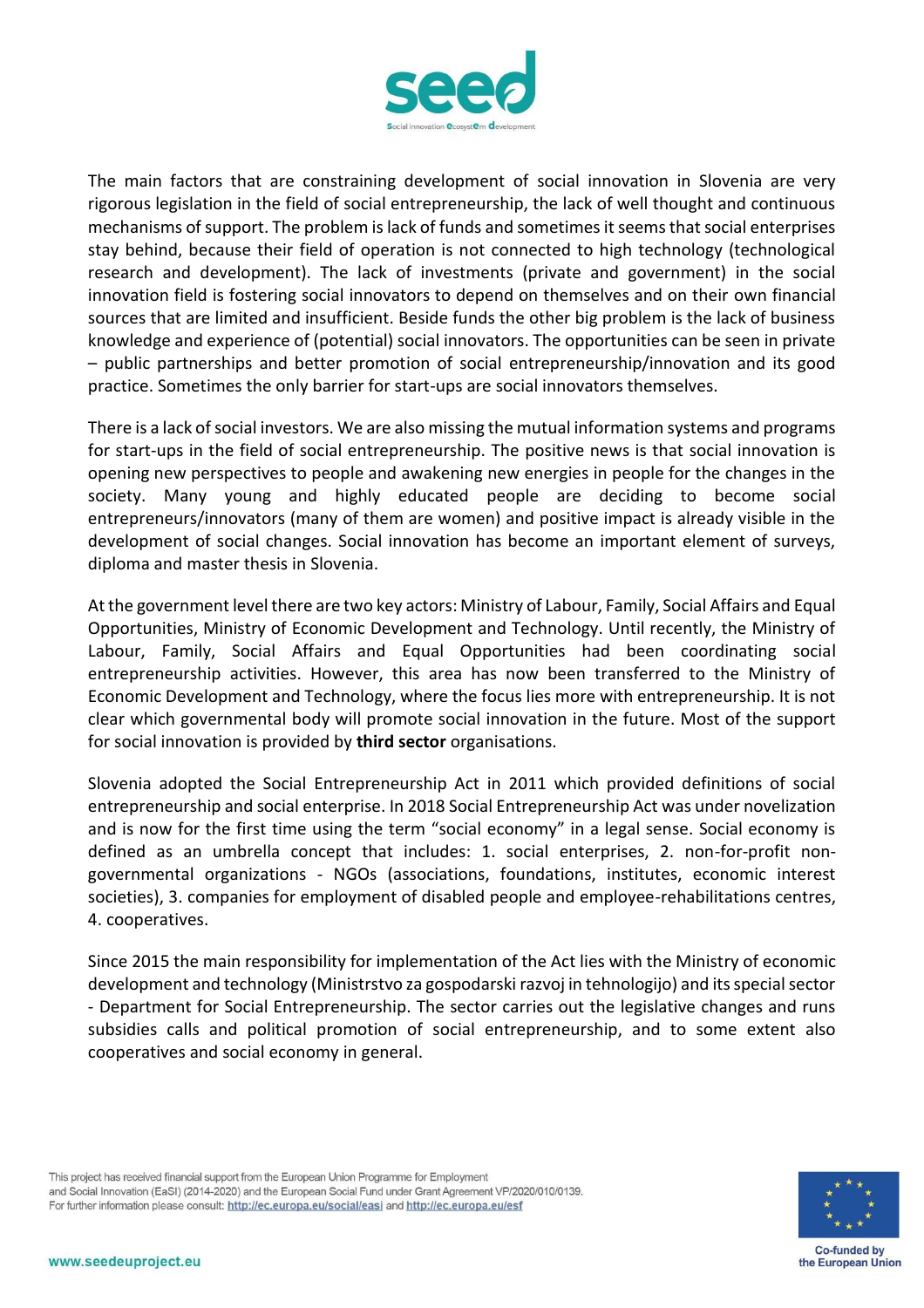

There is a lack of any competent study on social innovation in Slovenia. There are no accepted standards, nor criteria regarding what constitutes social innovation. Therefore, it is hard to source and include all relevant stakeholders.<sup>37</sup> On the national level the important role for SI play also the below institutions:

- · Ministry of Public Administration (Ministrstvo za javno upravo): has several priority tasks in the area of cooperation with non-governmental organisations (like preparation of the NGOs and Volunteering Development Strategy, monitoring development of the NGO sector, preparing systemic solutions for the development of NGOs and voluntary work, etc.).
- · Employment Service of Slovenia (Zavod RS za zaposlovanje): carries out all the Active employment policy measures, which includes most subsidies for employment on national level.
- SPIRIT Slovenia Public Agency for Entrepreneurship, Internationalization, Fore-ign Investments and Technology (Javna agencija Republike Slovenije za spodbujanje podjetništva, internacionalizacije, tujih investicij in tehnologije): strives to become an institution that in cooperation with stakeholders offers Slovenian companies effective and comprehensive support for development and promotion on the global competitive market. It renders its services according to the one-stop-shop principle as it merges all of the key activities required by companies at all stages of their life cycles under one roof.
- · Chambers of commerce and craft (Gospodarska zbornica Slovenije GZS, Obrtna zbornica etc.): strong partners in so called "social dialog" which is a formal political process, but are unfortunately not opened to cooperatives and associations, only classical companies are members.
- · Ministry of Finance (Ministrstvo za finance): is more or less rejective, therefore there is a need to prepare financial arguments that would convince Ministry of finance to give way for better involvement of social enterprises in public procurement processes and to make way for tax reductions and tax exemptions for social enterprises and NGOs in general.
- · BAMC d.d. Bank Assets Management Company d.d. (DUTB d.d. Družba za upravljanje terjatev bank d.d.): there is a big potential for development of worker cooperatives through worker-buy-outs because DUTB is selling out bank assets from companies in bankruptcy or restructuring.
- Local self-government municipalities and cities: the law on social entrepreneurship is giving strong importance and responsibility for development of social entrepreneurship to the local self-government units (municipalities and cities). But they are independent and must be



<sup>37</sup> [Coopertative Movement In Slovenia -](https://www.wazomagazine.com/coopertative-movement-in-slovenia/) Wazo Magazine

This project has received financial support from the European Union Programme for Employment and Social Innovation (EaSI) (2014-2020) and the European Social Fund under Grant Agreement VP/2020/010/0139. For further information please consult: http://ec.europa.eu/social/easi and http://ec.europa.eu/esf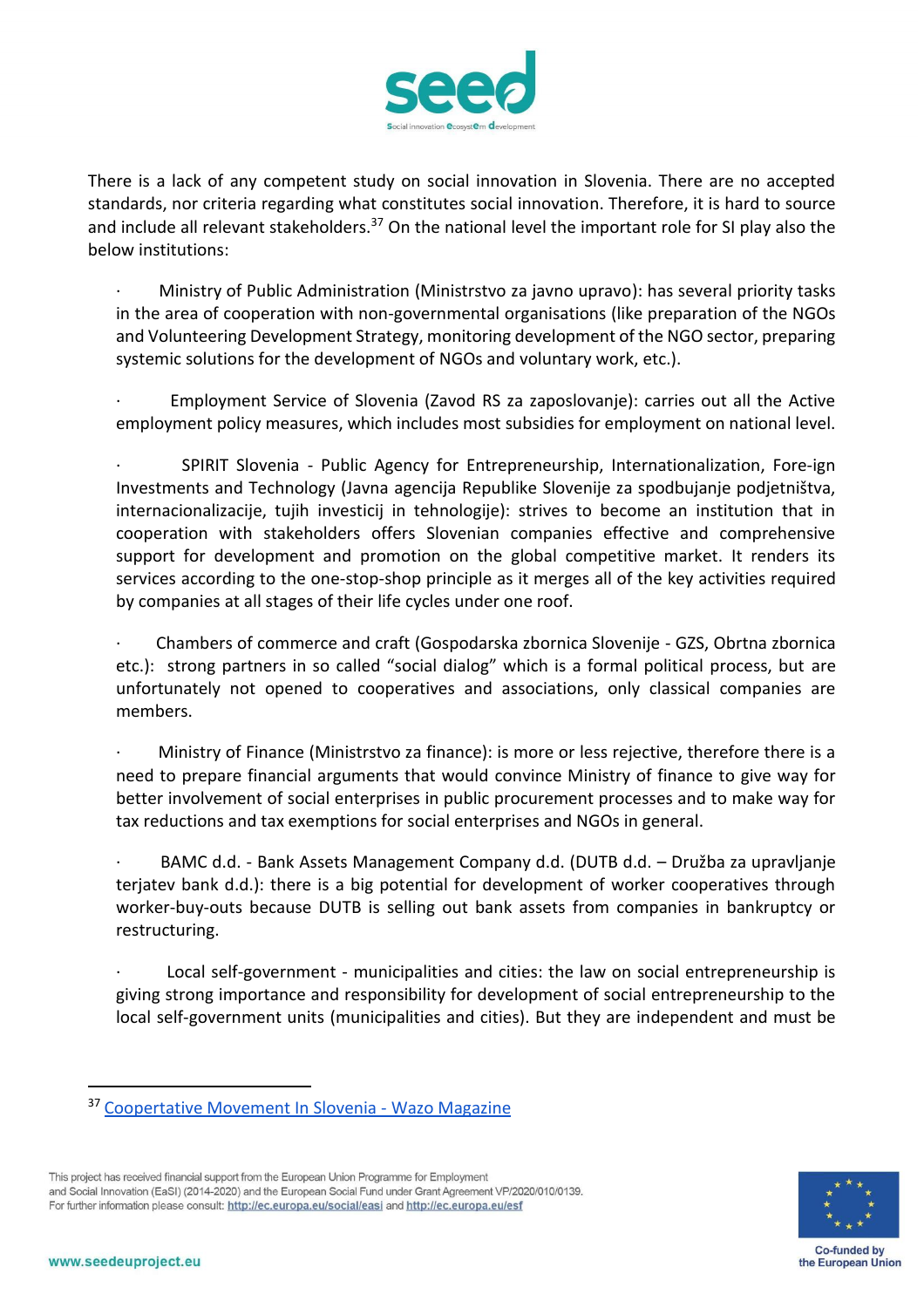

smoothly convinced to become stronger partners in the development of social enterprises and social economy in general.

The Social Entrepreneurship Center at the University of Ljubljana brings together the University and 6 members of University with the aim to develop, research, educate, consult and provide other support activities for social entrepreneurs. The Center was established by the University of Ljubljana, Biotechnical Faculty, Faculty of Economics, Faculty of Social Sciences, Faculty of Social Work, Faculty of Administration and Faculty of Education to set up an applied framework for research and development that connects researchers, educators and students from different areas with the economy and non-governmental sector, while offering potentials for cooperation to all those interested in the topic.<sup>38</sup>

General awareness of social innovation is very low, and people do not talk about it, they don't discuss issues or opportunities or solutions.<sup>39</sup> Society is either dealing with economic recovery or blaming the government for the situation we find ourselves in. Looking for alternative innovative solutions is not being communicated, is not being taught in schools and you can't hear about it in the media. We have work to do. $40$ 

| <b>Drivers</b>                          | <b>Barriers</b>                          |
|-----------------------------------------|------------------------------------------|
| Tradition of social entrepreneurship in | low political ethics/unstable government |
| Slovenia. Know-how of cooperatives,     |                                          |
| private associations and companies for  |                                          |
| the disabled.                           |                                          |
| SI definition in legislature & SE law   | low salaries                             |
| development strategy for Slovenia 2030  | focus on economic development            |
| vision for Slovenia 2050                | aging population                         |
| multiple ministries are addressing      | underdeveloped mechanisms<br>for         |
| societal challenges                     | statistical and analytical monitoring of |
|                                         | SE/SI                                    |
| The importance of social innovation     | dispersed and uncoordinated legislative  |
| financing with the ESF/ERDF funds in    | frameworks and support mechanisms        |
| upcoming financial perspective;         |                                          |
| skills<br>multiple programmes<br>for    | negative perception of SE/SI sector      |
| development                             | hindering development of specialized     |
|                                         | support services                         |

<sup>38</sup> Microsoft Word - [StateOfTheArtReportSI \(ideannovaship.eu\)](https://ideannovaship.eu/wp-content/uploads/Slovenia.pdf)

<sup>40</sup> [Social entrepreneurship in Slovenia -](https://www.interreg-central.eu/Content.Node/CE-Responsible/Social-entrepreneurship-in-Slovenia.html) Interreg (interreg-central.eu)





<sup>&</sup>lt;sup>39</sup> [Social-Entrepreneurship\\_Case-of-Slovenia.pdf \(zavod14.si\)](https://zavod14.si/wp-content/uploads/2018/10/Social-Entrepreneurship_Case-of-Slovenia.pdf)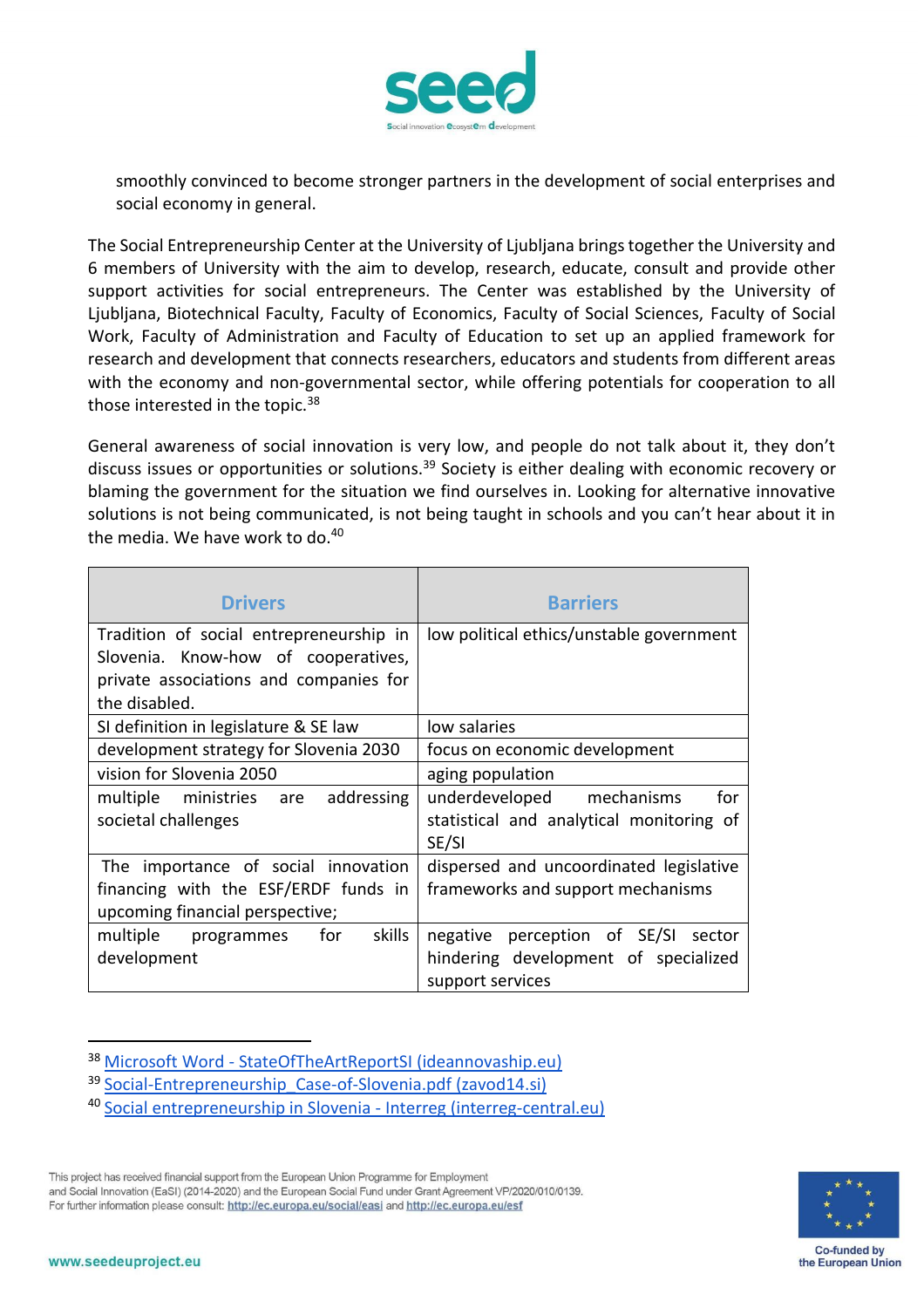

| Existing and rapidly growing support in<br>terms of incubators, coworking spaces,<br>academies, networking events;                                          | rigid banking system                                                                                                                                                          |
|-------------------------------------------------------------------------------------------------------------------------------------------------------------|-------------------------------------------------------------------------------------------------------------------------------------------------------------------------------|
| Existence of numerous initiatives in local<br>communities.                                                                                                  | Lack of knowledge and policy making<br>regarding social entrepreneurship in the<br>government structures                                                                      |
| Strong and important NGOs community<br>working towards social causes $-$ good<br>know how of the pressing issues.<br>Register of social enterprises<br>with | Lack of knowledge on benefits and<br>opportunities for social entrepreneurship<br>within municipalities;<br>No fiscal benefits available to registered                        |
| potential for higher visibility and future<br>monitoring, analysis of the market;                                                                           | social enterprises                                                                                                                                                            |
| Study on measuring the social impact<br>currently under preparation                                                                                         | There<br>is.<br>still<br>a<br>misunderstanding/confusion<br>between<br>term social<br>the<br>enterprise<br>and<br>organisation structures under the past<br>socialist system. |

# **4.2. Policy implementation<sup>41</sup>**

### **1. Social Innovation ecosystem mapping and monitoring - Statistical and analytical data collection of Social Innovation sector**

In Slovenia there is a lack of mapping and monitoring of actors in the Social Innovation sector on multiple levels – not only their existence, but also their activities, value creation, social impact achieved, as well as their economic stability and performance. Therefore, we believe this is a key measure for the development of the Social Innovation sector in Slovenia, as there is currently no possibility of determining baseline values, monitoring criteria, performance criteria, etc. for the Social Innovation sector, so that strategies, measures and evaluations can be designed appropriately. Once companies create value, this value needs to be measured, the same applies to the social impact they achieve – it needs to be measured. Key measure for the development of Social Innovation should be to identify potential areas / domains relevant for Social Innovation.

**Further actions to take:** Coordinated monitoring of statistics for all groups of Social Innovation actors and the social economy sector. Prepared annual reports for all groups of subjects of Social



<sup>&</sup>lt;sup>41</sup> ASIS project policy recommendations: WPT5 - ASIS Country Specific Public Policy Guide to Support Social Innovation - [ASIS \(socialinnovationstrategy.eu\)](https://socialinnovationstrategy.eu/wpt5-asis-country-specific-public-policy-guide-to-support-social-innovation/)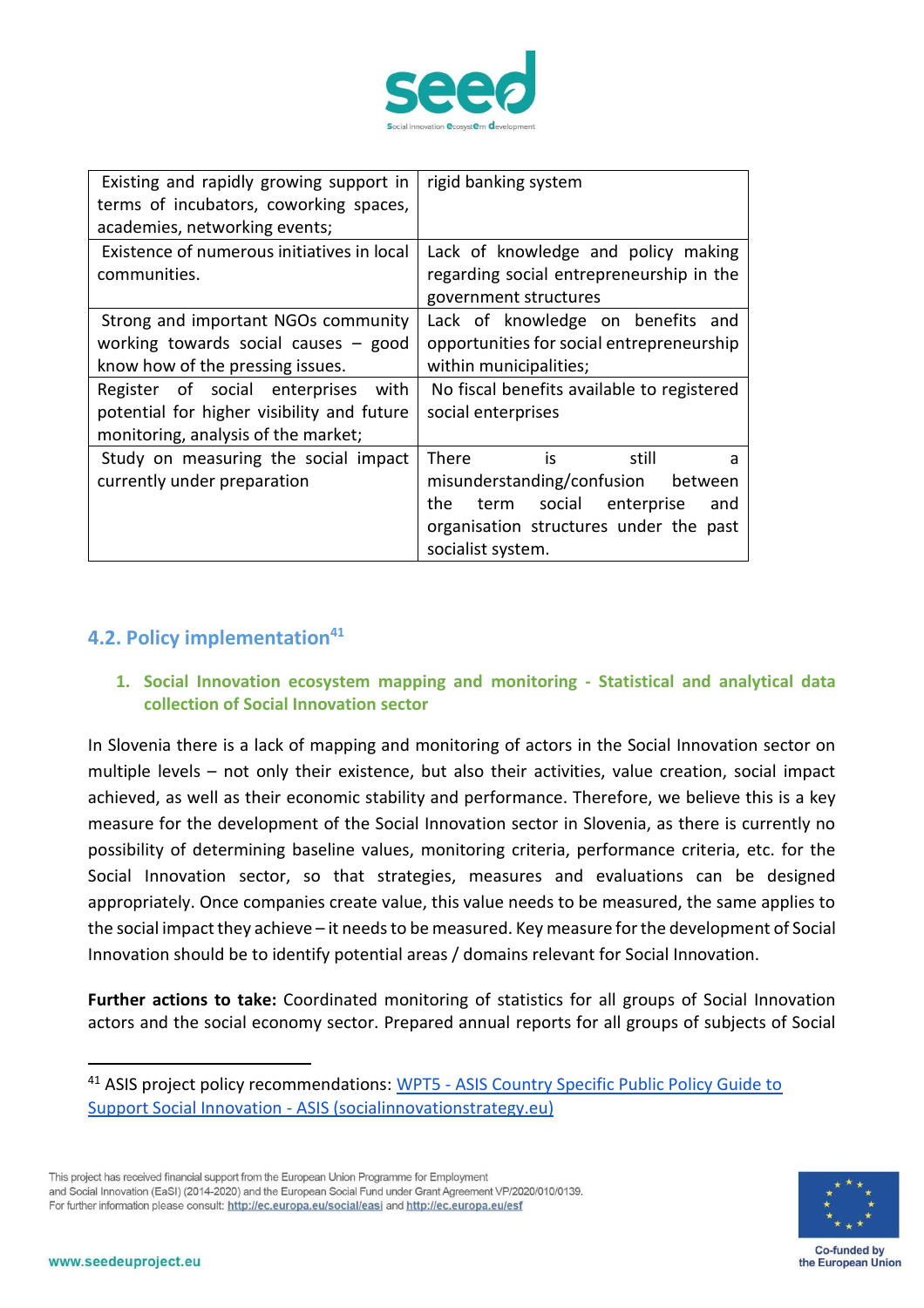

Innovation and social economy. New records of social economy entities at the ministry level. Provision of staff with contractors (SURS – national statistical office and AJPES - Agency of the Republic of Slovenia for Public Legal Records and Related Services). Designing the parameters of statistical and analytical monitoring of the sector. Carrying out pilot monitoring and analysis. Should be funded by the Ministry of Economy.

**If what we propose is implemented, we expect the following results:** Comprehensive Social Innovation sector monitoring and measurement system. New record system at the ministry level. Defining appropriate indicators, relevant for measurement of Social Innovation.

### **2. Create and implement a methodology to measure social impact**

There is no methodology to measure social impact on a national level. The preparation of the methodology is demanding, so it would be good to give priority to the consortium over the independent contractor, to require excellent references of the consortium, and to carry out the public procurement. This process needs sufficient time to be implemented.

**Further actions to take:** Develop a methodology for measuring social impact. Develop a system for training Social Innovation stakeholders and public administration officials on measuring social impact. Implement public procurement for the preparation of methodology for measuring social impact and the implementation of training workshops for Social Innovation stakeholders on measuring social impact. Should be funded by the Ministry of Economy (min. 50.000  $\epsilon$ ).

**If what we propose is implemented, we expect the following results:** Methodology in place for measuring social impact. Trained individuals (Social Innovation actors and public administration) for conducting Social Innovation measurements. Yearly increase of the companies measuring social impact within their organizations by 5%.

# **3. Building and development of supporting environment for social entrepreneurship startups**

There is a lack of support organizations that deal with social entrepreneurship initiatives and startups in Slovenia. Very few supporting institutions and incubators are focused on this sector. No national consortium to guide and strategize the ecosystem or to support social entrepreneurship with technical support and other competences. There is a lack of funding options for social entrepreneurship initiatives and start-ups on local, regional, and national levels.

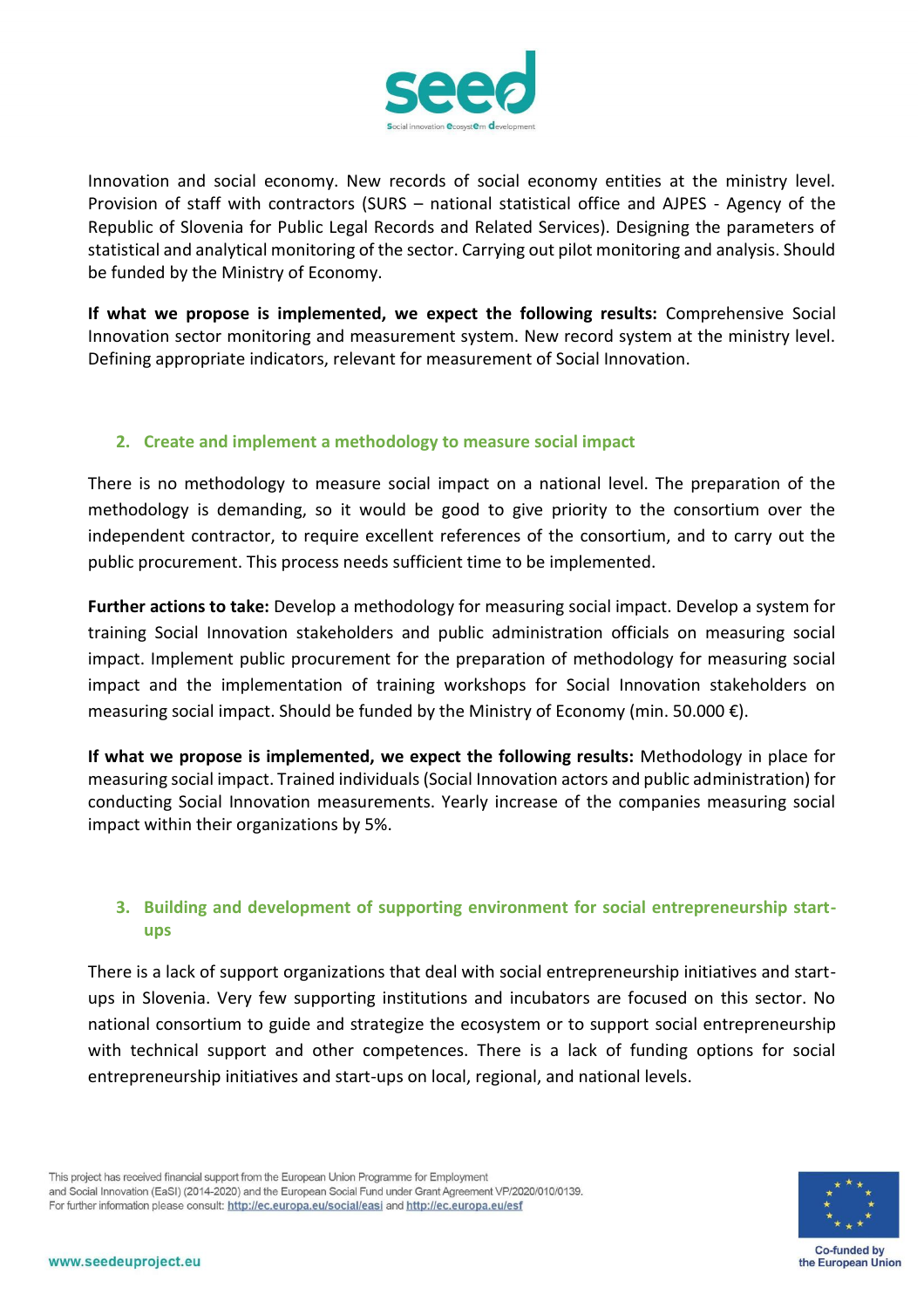

#### **Further actions to take:**

- 1. Networking and cooperation of individuals and organizations with the aim of developing Social Innovations and creating social entrepreneurial ideas and solutions through workshops, events, discussions aimed at creating new solutions and responses to the challenges we face in local environments
- 2. Building and strengthening competencies for starting start-ups of social entrepreneurial enterprises and their employees - development and organization of appropriate education and training for social entrepreneurship, professional counseling, coaching, and mentoring for the start-up, operation, and growth of social enterprises
- 3. Development of financial schemes and assistance in accessing financial resources
- 4. Administrative-technical and marketing support and other services
- 5. Development of competencies of support organizations
- 6. Meetings and networking
- 7. Transfer of good practices and sharing of common issues
- 8. Provide technical support to start-ups and incorporation of Social Innovation initiatives; strengthen professional standards in the Social Innovation sector (training of experts)

#### **If what we propose is implemented, we expect the following results:**

- Support provided to 100 social entrepreneurship entities and Social Innovation initiatives
- 5 active professional support programmes
- An operating national network in the social entrepreneurship sector
- Involvement in 5 international networks
- 10 qualified social entrepreneurship and Social Innovation experts

### **4. Social Innovation academy for public actors – creating Social Innovation ambassadors in public administration and creation of competence centres for Social Innovation**

Due to the lack of trust in and respect for Social Innovation, it happens that the social environment in Slovenia in many cases does not accept but rather rejects social entrepreneurs as "strange", which is reflected not only on an informal level, but also e.g. in the case of smaller opportunities for obtaining funds from banks (lending and other financial mechanisms), the unequal position of social enterprises in comparison to different organizational forms, etc. It is crucial to be aware that with small procedural improvements with a minimal financial investment, we can make a significant contribution to better conditions for the development of social entrepreneurship and Social

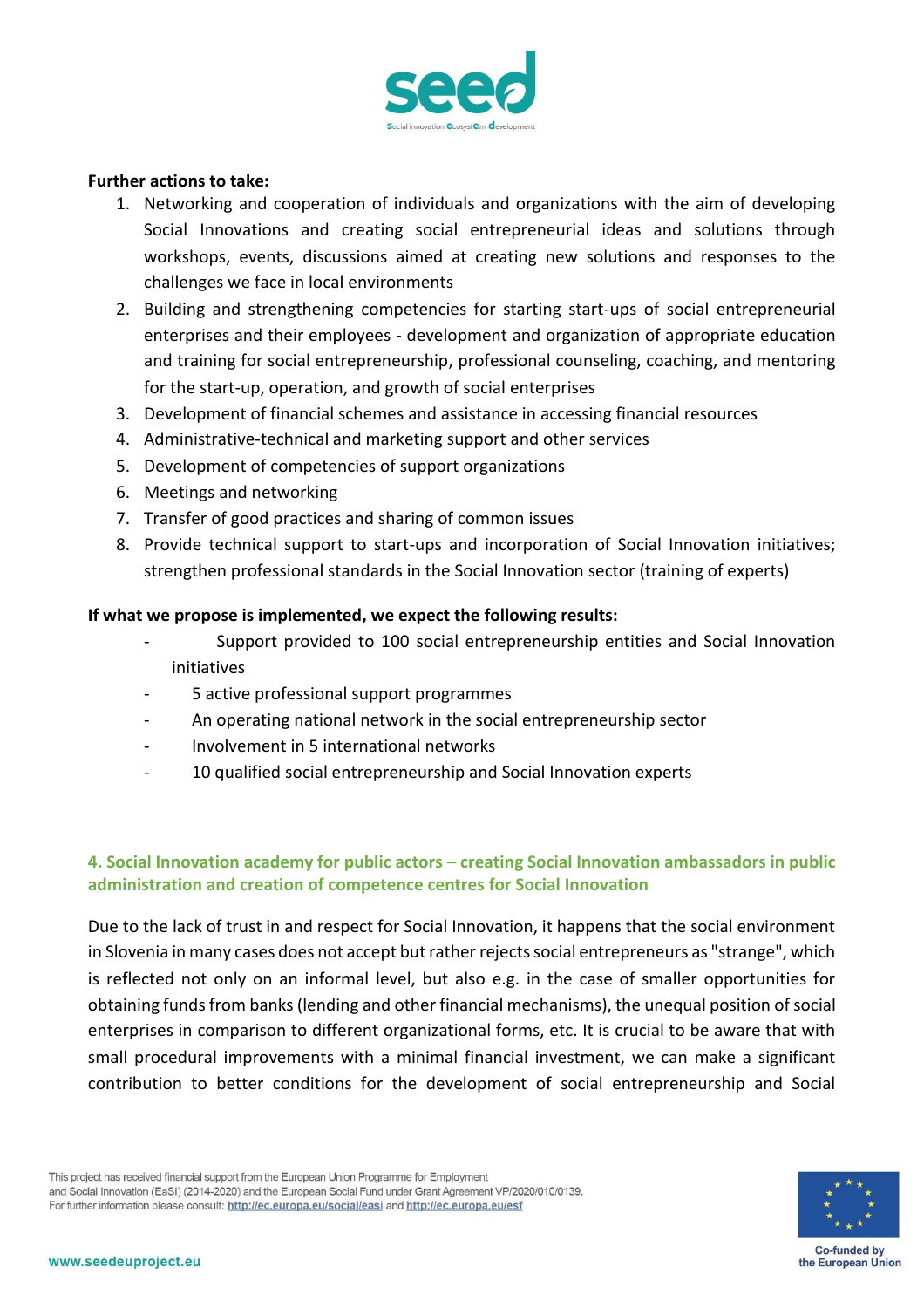

Innovation sectors. For example, the problem of the impossibility of entering cooperatives in the register of voluntary organizations, which could be eliminated by procedural improvement or minimal changes in the rules at the internal levels of ministry bodies. One of the objectives of this measure is to improve and harmonize professional standards in the field of social entrepreneurship & Social Innovation.

### **Further actions to take:**

- 1. Informing stakeholders in the public sector about Social Innovation
- 2. Motivating public sector stakeholders to contribute to improving the conditions for Social Innovation development
- 3. Procedural improvements for social entrepreneurship entities working on Social Innovation projects and initiatives
- 4. Preparation of information materials
- 5. Implementation of information visits, meetings, trainings
- 6. Collecting identified possible processes and procedural improvements for Social Innovation stakeholders

### **If what we propose is implemented, we expect the following results:**

- Establishment of a competence center for Social Innovation
- Regular training sessions conducted (Social Innovation academy for public actors)
- Specific number of informed individuals in the public sector  $-$  so called Social Innovation ambassadors (track and keep a record)
- Additional informed individuals in the financial and economy sector, research and education institutions, business support institutions
- Digital inclusion, digital competences, digital literacy, decentralized digital network platform

# **Conclusion: Towards an ecosystem of social innovation**

Weak political will to implement measures and policies to strengthen Social Innovation can be noted. On the other hand, we do have a very strong ICT and technology ecosystems as well as business incubators and technology park network that we can use as resources or support in building up the Social Innovation support ecosystem. Regional development agencies are local administration support organizations that will need to be involved in the process of building up a Social Innovation ecosystem. What we see as the future steps is the development and maintenance

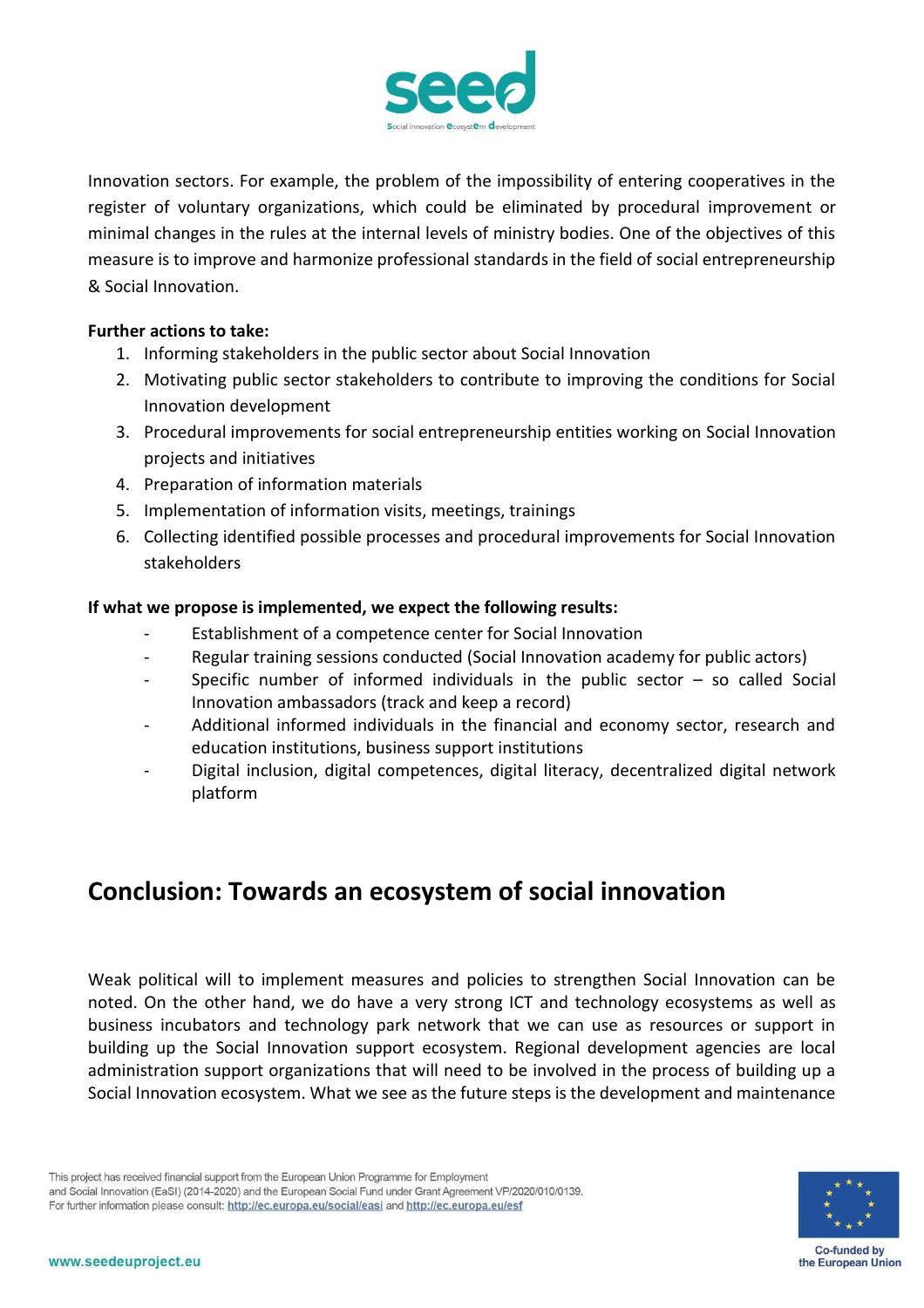

of networks, capacity building and the creation of awareness to increase acceptance in various stakeholder groups.

THE new way to see innovation is to include criteria of social innovation in all forms of innovation. The new vision of innovation is social innovation = innovations that answers societal and environmental challenges, through a collaborative approach and with a positive, sustainable, and measurable impact. Public policies and intermediary organizations should break down the barriers between the different forms of innovation and economic sectors and link innovation to societal challenges. (Christine Andre, Oxalis)

What we call Social Innovation is a new answer to social needs or societal challenges, regardless of the nature of innovation (technology, services, new uses…), through a collaborative approach that involves beneficiaries, users and affected stakeholders and that has a positive, sustainable, and measurable impact. (ASIS project definition of Social innovation)

If public actors have been historically recognized as the guarantors of the general interest, many "private" actors also participate actively and effectively in the social utility and transition of societies, whether they are organized in associations, cooperatives, companies or as mere citizens. Today, the time has come to bring these two poles closer together, to establish a relationship of trust and to weave pragmatic collaborations, to serve the people and to respond to challenges. This is a real challenge for these two worlds, which have long been distant and distrustful of each other.

**"Systemic conditions"** that can increase the success factors of Social Innovation development are: Variety and diversity of stakeholders Strong political support to design and carry out Social Innovation programs Highly skilled and motivated staff Partnerships based on the culture of dialogue Raise Social Innovation awareness and train staff about Social Innovation Develop the 6 phases model (Mulgan 2010, p.12, 13) $42$  as Social Innovation process Empower local communities and identify Social Innovation ambassadors Integrate Social Innovation into traditional businesses Use advanced technologies to strengthen Social Innovation Create and use tools to monitor and evaluate social impact

**Slovenian Digital SI Lab** will represent an upgraded solution of the existing SI platform ecosystem in Slovenia, which was established within ASIS (Alpine space social innovation project), supported



<sup>&</sup>lt;sup>42</sup> Mulgan, Geoff; Murray, Robin; Caulier-Grice, Julie (2010): The Open Book of Social Innovation. In Social Innovator Series: Ways to Design, Develop and Grow Social Innovation.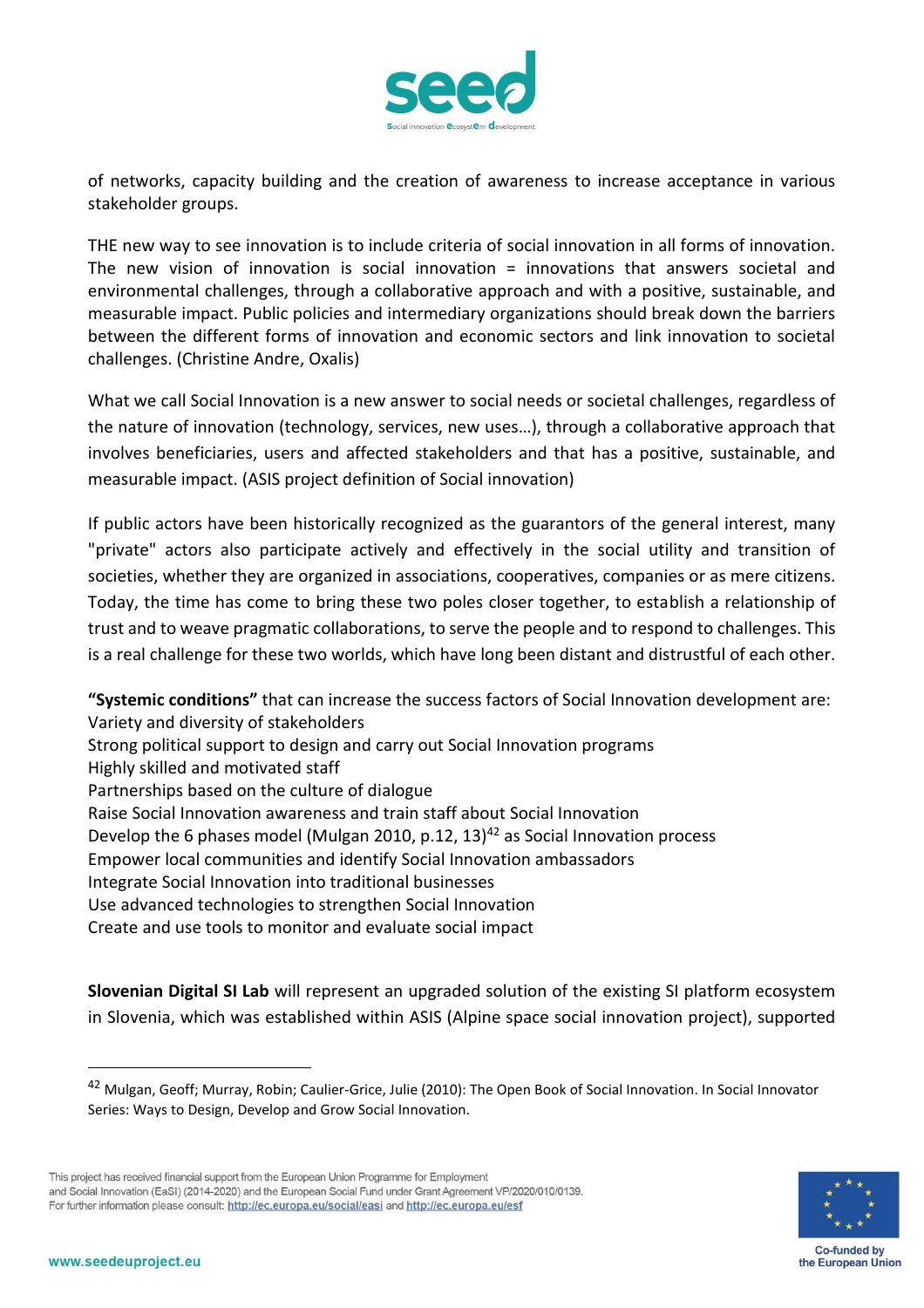

by the expert group and implemented by Center Noordung in Slovenia. It will be upgraded by virtual solution, which will serve as supporting environment and tool for creation, initiation, development and implementation of the innovative ideas, projects, and undertakings to the market, for achieving social impact through social innovations.

Besides market realization the main focus of SI Lab is to create impact for the economy and the society. Digital SI Lab will support the network as a substantial part of the ecosystem, composed by four main groups of stakeholders - businesses, including start-ups, conventional businesses and social economy enterprises; academia and institutions, including RDI institutions (public and private) and educational services; government – Ministry of Economic Development and Technology as intermediate body for ESF+ in the field of SI and other relevant ministries and agencies, institutions, founded by the state, as well as civil society – communities and individuals, NGOs and other forms informal collaboration. (Elena Dokuzov, MGRT)

Committed stakeholders are needed to achieve the goal and a cross-sectoral perspective is needed to cover the broadest possible spectrum of needs and fields that are to be improved and changed to fit the new values system. Only through new, innovative partnerships (i.e. citizens + cities and/or private + public + citizens partnerships) can we build sustainable bridges.

Former EU commissioner for transport, Violeta Bulc recently posted (LinkedIn, 13.2.2021): 'Innovation in politics is needed for an inclusive world that thrives.' We have discussed that public policy can both support SI and be socially innovative in itself. Policymakers can be social innovators, when using SI principles in the way they design new policies, programs, and initiatives.<sup>43</sup> We call these individuals SI ambassadors. These individuals would also instil the new values of cooperation, collaboration, participatory democracy, bottom-up approach, systemic vision, and others. The global network of Impact Hubs would say they expand positive impact in the world, combining resources and expertise into action.<sup>44</sup>

Social Innovation is ultimately a change in power relations since the problems we are aiming at overcoming are anchored in existing institutional practices.<sup>45</sup> The actions we take now should change the fundamental practices in the current system. Changes in attitude and ethical values, as well as the use of innovative tools and practices by policy makers are of grave importance if we aim



<sup>&</sup>lt;sup>43</sup> Social Innovation Community, Social Innovation and policymaking (2016 – 2019)

<sup>&</sup>lt;sup>44</sup> The Impact Hub Story – 8 ways to make a difference around the World; Csont (2020)

<sup>&</sup>lt;sup>45</sup> Fereira, Silvia and Hulgard, Lars (2010): Social Innovation and Public Policy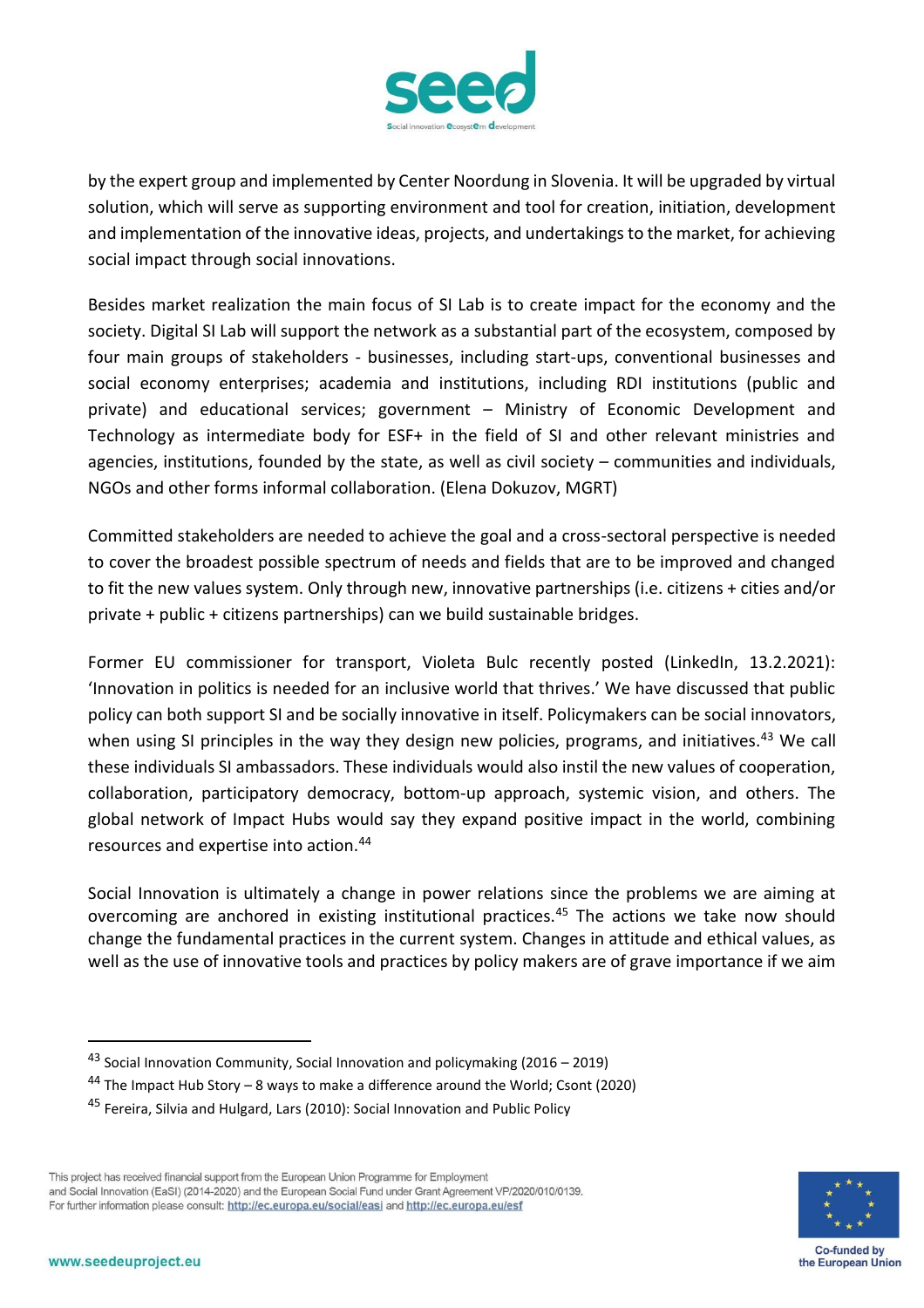

to build an improved system that is more fit for current societal challenges and look to the future without fear.

This project has received financial support from the European Union Programme for Employment and Social Innovation (EaSI) (2014-2020) and the European Social Fund under Grant Agreement VP/2020/010/0139. For further information please consult: http://ec.europa.eu/social/easi and http://ec.europa.eu/esf



www.seedeuproject.eu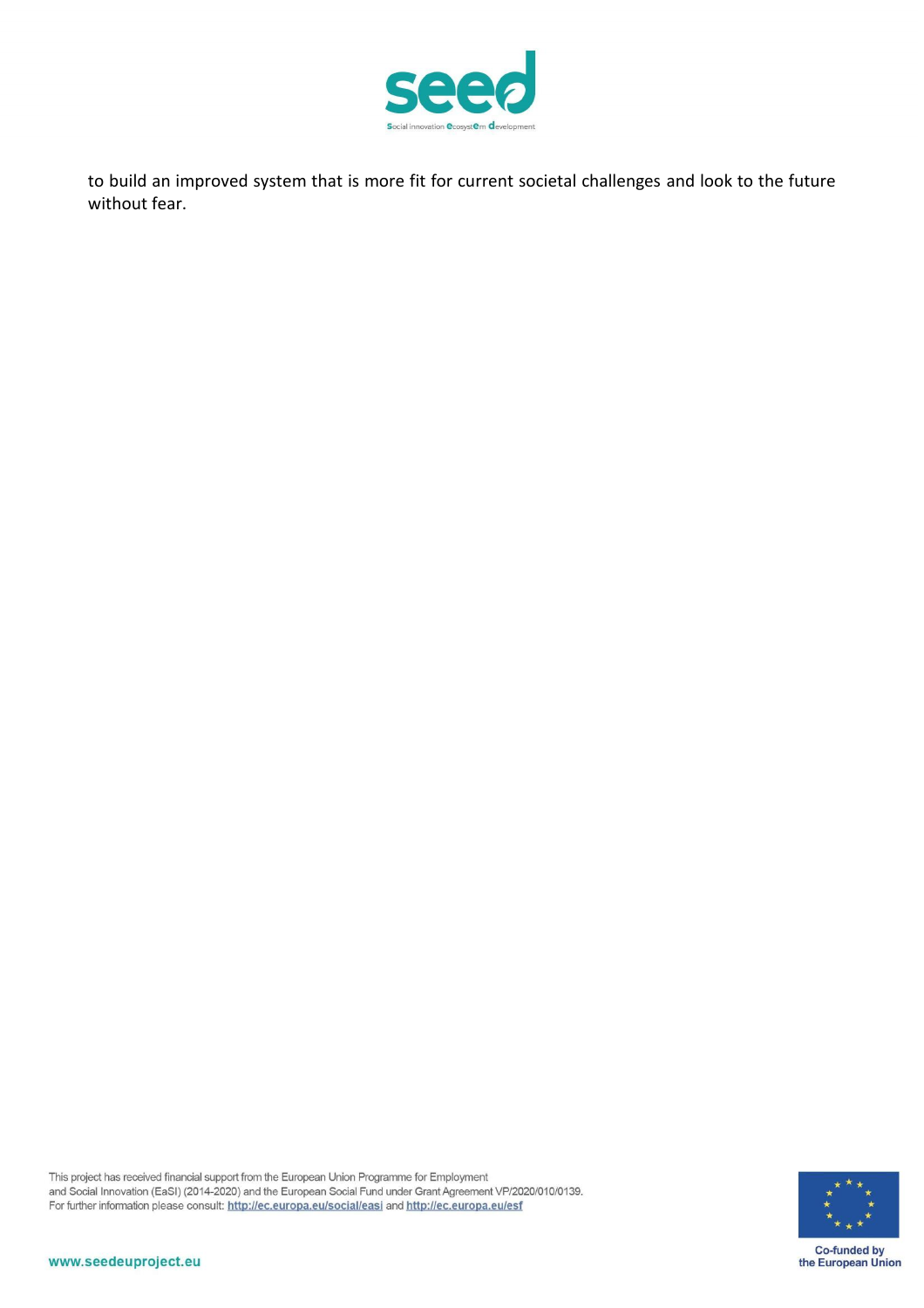

### **REFERENCES**

1[.https://circulareconomy.europa.eu/platform/sites/default/files/roadmap\\_towards\\_the\\_circ](https://circulareconomy.europa.eu/platform/sites/default/files/roadmap_towards_the_circular_economy_in_slovenia.pdf) [ular\\_economy\\_in\\_slovenia.pdf](https://circulareconomy.europa.eu/platform/sites/default/files/roadmap_towards_the_circular_economy_in_slovenia.pdf)

- 2. [Slovenia adopts Circular, Regenerative Economies Deep Demonstration \(climate-kic.org\)](https://www.climate-kic.org/news/slovenia-adopts-circular-regenerative-economies-deep-demonstration/)
- 3. [Experimental statistics: Circular economy indicators, Slovenia, 2016-2019](https://www.stat.si/StatWeb/en/News/Index/9406)
- 4. [New step towards Slovenia's climate neutrality | GOV.SI](https://www.gov.si/en/news/2021-07-13-new-step-towards-slovenias-climate-neutrality/)
- 5. [What is the Digital Innovation Hub of Slovenia \(DIH Slovenia\)? -](https://dihslovenia.si/en/about-us) Dih en
- 6. [Kranj in Slovenia starts digital makeover to become smart city \(balkangreenenergynews.com\)](https://balkangreenenergynews.com/kranj-in-slovenia-starts-digital-makeover-to-become-smart-city/)
- 7. [S](https://www.smartrural21.eu/countries/slovenia/)lovenia [Smart Rural Areas \(smartrural21.eu\)](https://www.smartrural21.eu/countries/slovenia/)
- 8. [Conference highlights potential of 'smart villages' –](https://www.euractiv.com/section/eu-council-presidency/news/conference-highlights-potential-of-smart-villages/) EURACTIV.com
- 9. [S](https://echalliance.com/ecosystem/slovenian-echalliance-ecosystem/)lovenia [Slovenian ECHAlliance Ecosystem -](https://echalliance.com/ecosystem/slovenian-echalliance-ecosystem/) ECHAlliance
- 10. [SRIP | SIS EGIZ \(sis-egiz.eu\)](https://sis-egiz.eu/srip/?lang=en)
- 11. [Conference has shown that together we can build](https://slovenian-presidency.consilium.europa.eu/en/news/conference-has-shown-that-together-we-can-build-more-resilient-health-systems-better-and-faster/) more resilient health systems better and
- faster [Slovenian Presidency of the Council of the EU 2021 \(europa.eu\)](https://slovenian-presidency.consilium.europa.eu/en/news/conference-has-shown-that-together-we-can-build-more-resilient-health-systems-better-and-faster/)
- 12. [Digital healthcare in Slovenia -](https://dih.um.si/en/digital-healthcare-in-slovenia/) DIH UM
- 13. [About us & DIH](http://www.healthday.si/about-us-and-dih)  HealthDay.si
- 14. [Quality workforce -](https://www.investslovenia.org/why-slovenia/quality-workforce) Invest Slovenia
- 15. [New Initiative for Upskilling Launched in Slovenia: Digital Knowledge for the Jobs of the Future](https://www.fastlane-cee.net/news/46976)  - [Fast Lane Slovenia \(fastlane-cee.net\)](https://www.fastlane-cee.net/news/46976)
- 16. [Preparing young people in slovenia for the labour market | Investing in Youth: Slovenia | OECD](https://www.oecd-ilibrary.org/sites/c58ac8f5-en/index.html?itemId=/content/component/c58ac8f5-en)  [iLibrary \(oecd-ilibrary.org\)](https://www.oecd-ilibrary.org/sites/c58ac8f5-en/index.html?itemId=/content/component/c58ac8f5-en)
- 17. [F](http://www.creativeforum.si/)uture Unlocked! [Cultural and Creative Sectors as Agents of Change \(creativeforum.si\)](http://www.creativeforum.si/)
- 18. [Centre for Creativity -](https://www.culture.si/en/Centre_for_Creativity) Culture of Slovenia
- 19. [The Rebirth of Industrial Spaces through the Prism of Culture and Creativity -](https://www.culture.si/en/The_Rebirth_of_Industrial_Spaces_through_the_Prism_of_Culture_and_Creativity) Culture of [Slovenia](https://www.culture.si/en/The_Rebirth_of_Industrial_Spaces_through_the_Prism_of_Culture_and_Creativity)
- 20. [Delavski dom Trbovlje Cultural Centre -](https://www.culture.si/en/Delavski_dom_Trbovlje_Cultural_Centre) Culture of Slovenia
- 21. [R](https://www.culture.si/en/RogLab)ogLab [Culture of Slovenia](https://www.culture.si/en/RogLab)
- 22. [Monfort Exhibition Space -](https://www.culture.si/en/Monfort_Exhibition_Space) Culture of Slovenia
- 23. [Income, poverty and social exclusion indicators, Slovenia, 2019 \(stat.si\)](https://www.stat.si/StatWeb/en/News/Index/8895)
- 24. [Slovenia | International Migration Outlook 2020 | OECD iLibrary \(oecd-ilibrary.org\)](https://www.oecd-ilibrary.org/sites/cf710956-en/index.html?itemId=/content/component/cf710956-en)
- 25. [IOM Releases Recommendations to the Slovenian Presidency of the Council of the European](https://www.iom.int/news/iom-releases-recommendations-slovenian-presidency-council-european-union)
- [Union | International Organization for Migration](https://www.iom.int/news/iom-releases-recommendations-slovenian-presidency-council-european-union)
- 26. [Family Reunification to Slovenia | Slovenia \(iom.int\)](https://slovenia.iom.int/activities/family-reunification-slovenia)
- 27. [Skupnostni urbani EKO vrt -](https://www.smartcitymaribor.si/si/Projekti/Pametno_bivanje_in_urbano_nacrtovanje/Skupnostni_urbani_EKO_vrt/) Smart City Maribor
- 28. [Slovenia | URBACT](https://urbact.eu/slovenia)
- 29. [Ljubljana: Nature-based Solutions \(NBS\) for Urban Regeneration and Wellbeing | Oppla](https://oppla.eu/ljubljana-nature-based-solutions-nbs-urban-regeneration-and-wellbeing)
- 30. [Integrated Urban Regeneration Savsko Naselje | Architectuul](http://architectuul.com/architecture/integrated-urban-regeneration-savsko-naselje)
- 31. [REgeneration of disused Industrial Sites through Creativity in Europe -](https://ced-slovenia.eu/en/project/regeneration-disused-industrial-sites-creativity-europe-2/) Creative Europe Desk [Slovenia \(ced-slovenia.eu\)](https://ced-slovenia.eu/en/project/regeneration-disused-industrial-sites-creativity-europe-2/)

This project has received financial support from the European Union Programme for Employment

and Social Innovation (EaSI) (2014-2020) and the European Social Fund under Grant Agreement VP/2020/010/0139. For further information please consult: http://ec.europa.eu/social/easi and http://ec.europa.eu/esf